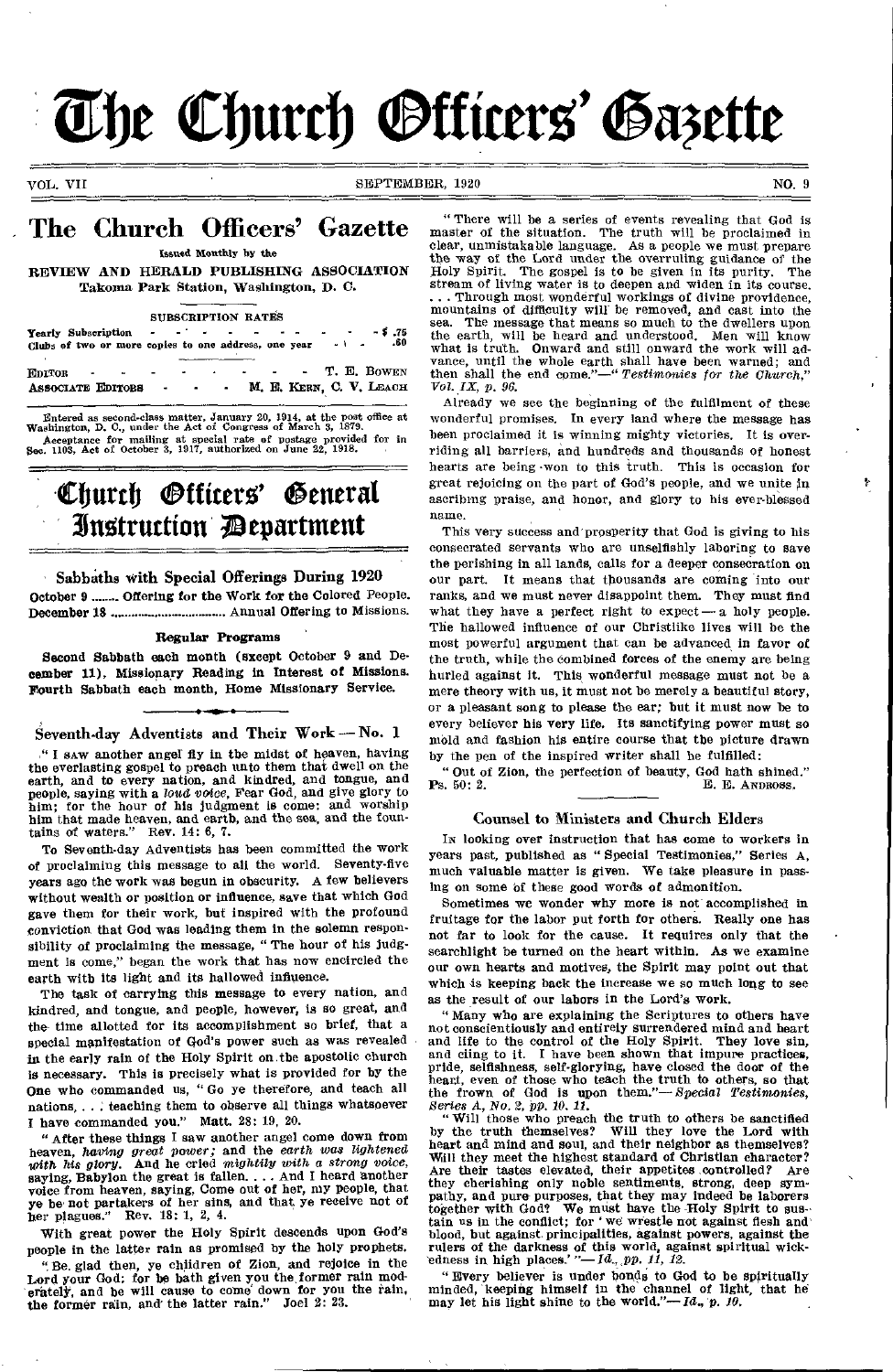Every worker must look, directly to Christ. No man "higher up" (permitting this expression) in the organization of the church can give spiritual life or spiritual power to another. He must, through prayer and the study of the Word, draw from Jesus the life that purifies the soul and makes him a channel of light to others. Every worker may become one with Christ, and in a noble dependence upon Jesus go forth with heart purified to accomplish a splendid service for God. Such will possess a genuine faith in God that works by love.

." There are dangers to be guarded against on the right hand and on the left. There will be inexperienced ones newly come to the faith, who need to be strengthened, and to have a correct example set before them. Some will not make a right use of the doctrine of justification by faith. They will present it in a one-sided manner. Others will seize the ideas that have not been correctly presented, and will go clear over the mark, ignoring works altogether. Now, genuine faith always works by love. It supplies a' motive power. Faith is not an opiate, but a stimulant. When you look to Calvary, it is not to quiet your soul in the nonperformance of duty, not to compose yourself for sleep, but to create faith in Jesus, faith that will work, and purify the soul from all the slime of selfishness. When we lay hold o\$ Christ by faith, our work has but just begun. Every one has corrupt and sinful habits, that must be overcome through vigorous warfare. Every soul must fight the fight of faith. If he is a follower of Christ, he 'cannot be sharp in deal, he cannot be hard-hearted, devoid of sympathy; he cannot be coarse in speech; he cannot be a surmiser of evil, an accuser of the brethren; he cannot be full of pomposity and self-esteem; he cannot be overbearing, nor can he use harsh words, and censure and condemn"— Id., pp. *64, 65.* 

Against two avenues of Satan's approach workers must be constantly on guard.

"'Satan is now working with all his insinuating, deceiving power, to lead men away from the work of the third angel's message, which is to be proclaimed with mighty power. If message, which is to be proclaimed with mighty power. Satan sees that the Lord is blessing his people and preparing them to discern his delusions, he will work with masterly power to bring in *fanaticism* on the one hand, and *cold formalism* on the other, that he may gather a harvest of souls. Now is our time to watch unceasingly. Watch, bar the way against the least step of advance that Satan may make among us."—Id, *P. 64.* 

All this good counsel from the Lord is needed today by us all as when first given years ago. We are today in the midst of scenes then foretold.

Following are words of encouragement spoken to those who, in humility of heart, are seeking to bring their lives into conformity to the will of God. The Lord knows every such one, and from the lives of these faithful ones radiates a saving light and power of infinite value in the sight of heaven, and which cannot but be fruitful in the winning of other souls to Christ. Let us, each one called to bear responsibility in the work of God at this crucial hour, seek to bring cheer to the heart of the Saviour in attaining unto this measure of character in him. Here is the quotation:

':How my heart goes out in rejoicing for those who walk in humility of mind, who love and fear God! They possess a power far more valuable than learning or eloquence. The a power far more valuable than learning or eloquence. 'The fear of the Lord is the beginning of wisdom;' and his love and fear are like a thread of gold uniting the human agent to the divine. Thus all the movements of life are simplified. When the children of God are Struggling with temptation, battling against the passions of the natural heart, faith con-nects the soul with the only One who can give help, and they are: overcomers."—  $Id$ ., in section, "Special Testimony to Our Ministers," No. 2, p. 82. *Our. Ministers," No. 2, p. 82.* 

# Great Danger of Apostasy in the Desire to.Be Accounted the Greatest

THE apostles saw that with one selected as elder there would be a conflict between self-denial and self. Even among themselves, when personally accompanying Christ, there was "strife among them, which of them should be accounted the greatest." So in the church, after his ascension, there might be a desire for power with some of those chosen as "overseers" of the church. The first advice in' genuine service to God is, "Let him deny himself." We read of Christ on his mission to earth, when' acting as our example, that he ." made himself of no reputation, and took upon him the form of a servant.",  $\cdots$ ,  $\cdots$ 

The apostles had a knowledge of the fate of Theudas, who had risen up, "boasting *himself* to be somebody." What had been seen in Jewish times was Just as liable to develop from human hearts in Gentile times. As Paul at Miletus met the elders from Ephesus, he `said to them:

" I know this, that after my departing shall grievous wolves enter in among you, not sparing the flock. Also of your own selves shall men arise, speaking perverse things, to draw away disciples *after them."* Acts 20: 29, 30.

About thirty years after this, in John's time, there was a striking manifestation of this self-exalted work, in the domineering course of Diotrephes, of whom John said:

" I wrote unto the church: but Diotrephes, who loveth to have the pre-eminence among them, receiveth us not [it seems he took the liberty to withhold John's wholesome epistle from the church]. Wherefore, if I come, I will remember his deeds which he doeth, prating against us with malicious words: and not content therewith, neither doth he himself receive the brethren, and forbiddeth them that would,, and casteth them out of the church." 3 John 9, 10.

In writing, to the church in Thessalonica, Paul called their attention more fully to the manner in which this self-exaltation and love of power was to be developed in the apostasy of the church. Speaking of Christ's second coming and events to precede it, he said:

"That day shall not come, except there come a falling away first, and that man of sin be revealed, the son of perdition; who opposeth and exalteth himself above all that is called God, or that is worshiped; so that he as God sitteth in the temple of God, showing himself that he is God." 2 These. 2: 3, 4.

We see in this case that the outgrowth of self-exaltation was to result in this great apostasy in the church. Exaltation in the individual dethrones God from the heart, bringing the man directly under the dominion of self, sin, and Satan. As predicted in this scripture, the toleration by the church of self-exaltation of the leaders in the church resulted in placing in the temple' of God (the church) a head who declared. himself as God upon earth to rule the Lord's people.

To avoid being taken in this snare of Satan, the people were admonished to cleave to *"the truth,"* to *"the* word." Of those who would be involved in this great apostasy the apostle said:

"They received not the love of *the truth,* that they might be saved." "Who believed not *the truth." "* God hath from the beginning chosen you to salvation through sanctification of the Spirit and belief of *the truth."* 

As' to what truth is here meant, we read:

" Brethren, stand fast, and hold the traditions which ye have been taught, whether by word, or *our epistle.",* 2 Thess. 2: 10, 12, 13, 15..

As this falling away is traced through the pages of history, there is seen in its growth a departure from the direct teachings of the word of God. Instead of cleaving to the Bible as their only standard of faith, and expressing that faith in Scripture language, there came into their teaching a mystical principle of interpretation. Instead of following the advice of Paul to "consider what I *say;* and the Lord give thee understanding in all things;" they were telling what the Bible meant, their interpretations often being contrary to what the Scriptures in other portions taught. Those who adhered directly to "the word of truth" saw in this mystery-work a development of just what the apostle had predicted, As they protested against this innovation, there arose a direct conflict between those who taught plainly stated Bible truths, and those who adhered to creeds. formulated by men. The teachers of the creeds being " high-minded " and self-confident, soon lost the molding influence of the Lord's Spirit in their hearts, And so the people who followed the creedmakers were rapidly corrupted from the simplicity of the gospel. i de

Then appeared on the stage of action one class of professed Christians with a head over them, actually declaring that he was "God on earth," persecuting another class of Christians who were conscientiously following the Lord and his word,— a class of whom it might be said, in the light, in which God views them (as was said of the ancient worthies),,-" of whom the world was not worthy." Heb:<br>  $J_{\cdot}$ -N. Louensekouen. J: N. LOUGHBOROUGH,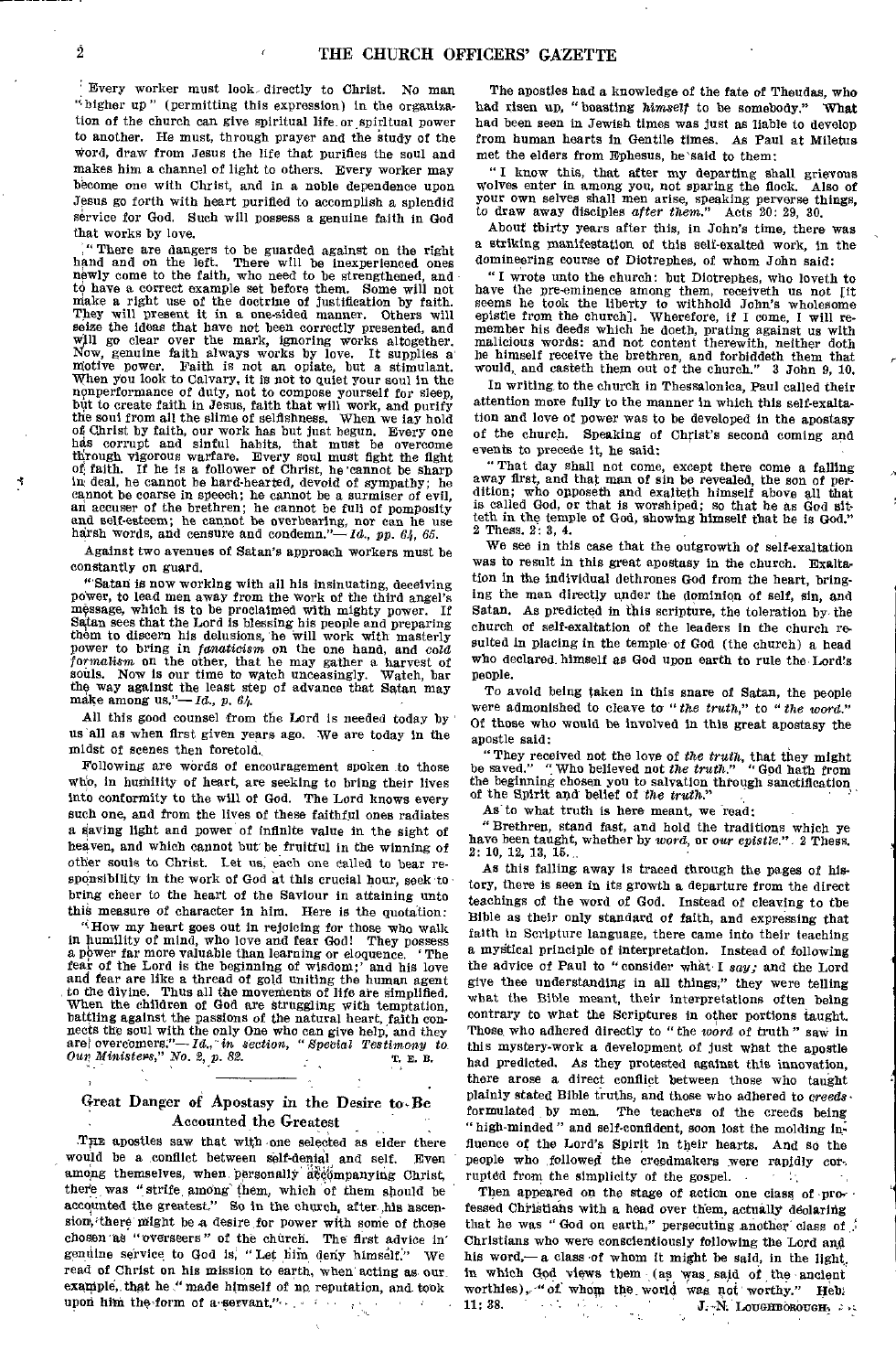# Home Missionary Department,

# **HARVEST INGATHERING CAMPAIGN**

# **Suggestive Program for Fourth Sabbath Home Missionary Service**

(To be held September 26)

OPENING SONG: Harvest Ingathering Rally Song.

Responsive Scripture Reading: Isaiah 60. Prayer (followed by brief period for making out mission-

ary reports).

Missionary Offering. Song: Christ in Song, No. 576. Talk by the leader, based on "A Warning to Modern Tekoites."

Presentation of Theme: A World-wide Movement.

Silent Prayer.

Setting the Church Goal.

The 1920 Harvest Ingathering Slogan repeated in unison, Benediction.

#### Note to the Leaders

We take this opportunity to express our appreciation of the efficient work done by church leaders in the last Harvest<br>Ingathering campaign. Mrs. E. G. White, in writing of the<br>influence of leaders, says, "When their light burns brightly,<br>a thousand torches will be kindled at th strong lead which conference and church officers gave to the last campaign is responsible in a large degree for the great success that 'attended the effort.

Again we have before us a goal worthy of earnest and. enthusiastic effort. This goal of dollars will be reached if each leader gives *careful* attention to preparation for service, and lays thorough and complete plans for the campaign;

We would make the following suggestions:<br>
1. Plan for the Fourth Sabbath Service in a definite way,<br>
assigning the different parts early in the month of September.

2. Be sure to have on hand an adequate supply of campaign material, as Harvest Ingathering Watchman, Instruction Leaflets, Solicitor's Cards, Thermometer Chart, Individ-ual Goal Cards, etc. Order these supplies early through your tract society.

3. Give special attention to organizing the church into bands, and districting the territory, so that the campaign will move off smoothly without confusion. (See Home Missionary Series, Leaflet No.  $2 - a$  careful treatise on church organization.)

4. Set Goals. Get all the members to set goals, using slips of paper or Individual Goal Cards. Endeavor to get all to set a goal above last year's record. All individual goals should be at least \$10. Set the church goal, and place figures at top of the Thermometer Chart.

5. Plan for a thorough follow-up campaign with literature and Bible readings by church members, and in this way greatly increase the membership of your church, thus taking a long step toward finishing the work in your section of the world field.

#### A Warning to Modern Tekoites

CoNCERNING the promotion of the great work resting upon the- prophet Nehemiah, when he was commissioned to rebuild the walls of Jerusalem, we read the following, which should serve as a warning and encouragement to those who today have a great and important work to do for the Lord;

" Among the first to catch Nehemiah's spirit of zeal. and earnestness were the priests of Israel. From the position of influence which they occupied, these men could do much to hinder or advance the work. Their ready co-operation at the very outset contributed not a little to its success. Thus should it be in every holy enterprise. Those who occupy positions of influence and responsibility in the church, should be foremost in the work of God. If they move reluc-tantly, others will not move at all. But ' their zeal will provoke very many.' When their light burns brightly, a thousand torches, will be .kindled at the flame.

'" A Majority of the nobles and rulers of Israel also came nobly up to their duty; but there were a few, the Tekoite nobles, who 'put not their necks to the work of their-Lord,' While the faithful builders have honorable mention in the Book of God, the memory of these slothful ser branded with shame, and handed down as a warning to all future generations.

" In every religious movement there are some who, while thet cannot deify that it the WOrk'of God, 'Will keep them-selves aloof, refusingito make any effort to advance it. But in enterprises to promote their selfish interests, these men are often the most active and energetic workers. It were well to remember that record-kept on high, the book of God,

in which all our members and our works are written—that book in which there are no omissions, no mistakes, and out of which we are to be judged. There every neglected oppor-tunity to do service for God will be faithfully reported, and every deed of faith and love, however humble, will be held in everlasting remembrance. Against the inspiring influence *of* Nehemiah's presence, the example of the Tekoite nobles had little weight. The people in general were animated with one heart and one soul of patriotism and cheerful activity. Men of ability and influence organized the various classes of citizens into companies, each leader making himself responsible *for* the erection of a certain portion of the wall. It was a sight well pleasing to God and angels to see the busy companies working harmoniously upon the broken-down walls of Jerusalem, and it was a joyous sound to hear the noise of instruments of labor from the earliest dawn 'till the *stars* appeared.'

"Nehemiah's zeal and energy did not abate, now that the work was actually begun. He did not fold his hands, feeling that he might let fall the burden. he constantly superintended the work, directing the work-men, noting every hindrance, and providing for every emergency. His influence was constantly felt along the whole extent of those three miles of wall. With timely words he encouraged the fearful, approved the diligent, or aroused the laggard. And again he watched with eagle eye the move-ments of their enemies, who at times collected at a distance and engaged in earnest conversation, as if plotting mischief, and then drawing near the workmen, attempted to divert their attention and hinder the work. While the eye of every worker is often directed to Nehemiah, ready to heed the slightest *signal, his* eye and heart are uplifted to God, the great Overseer of the whole work, the One who put into the heart of his servant to build. "And as faith and courage strengthened in his own heart, Nehemiah exclaims, and his verofs, repeated and re-echoed, thrill the heart *1904.* 

# A World-wide Movement

As an important factor in connection with the rapidly developing Laymen's Missionary Movement, the Harvest Ingathering is taking on an almost universal swing around the- world. Men and' women everyWhere are *glad to* assist in this work of heralding the gospel of the kingdom to the ends of the earth; and as a result, almost phenomenal success attends the efforts of the Church in this direction.

As an example of the good result's obtained last year, in new fields; we quote from the report of Elder L. L. Hutchinson, of the Hawaiian Mission:

"We raised more than  $$1,700$  in our Harvest Ingathering work. With our first lot of twelve hundred papers we raised With our first lot of twelve hundred papers we raised thus averaging one dollar a paper. I think this a \$1,200, thus averaging one dollar a paper. I think this, a good record for ninety members."

This gives the believers in the Hawaiian Mission field an average of nearly \$19 a member. The record of these new converts should inspire the believers in the North American field, where this work was first launched, to greater activity in this important work. It should also encourage those in our mission fields *and* conferences throughout the world to enthusiastically take hold of the Harvest Ingathering work, which promises to be an important factor in acquainting multitudes• with this rapidly growing movement. Thousands of our church members will annually be brought into, personal contact through this work with people in 'all sta-. tions of life and thus become instruments in the hands of God to bring many across the line into the, truth.:

# Harvest Ingathering, Work in Prophecy

The words of the prophet, as recorded in the first verses of the sixtieth chapter of Isaiah, come ringing down through the centuries to the remnant church:

'" Arise, shine; for thy light is come, and the glory of the Lord is risen upon thee." $\cdot$ 

Many encouraging promises closely follow this challenge to the church in the twentieth century. Among them is the promise that "the wealth-of the nations shall come. unto thee." Isa.  $60:5.$  A. R.  $V.$ 

To the remnant church, poor in this world's goods, the promise that "the wealth of the nations" shall serve its ends is a wonderful assurance. This promise is made by One whose word is the surest thing in the universe. Nations. may rise and fall, but his, word survives the wreck of em--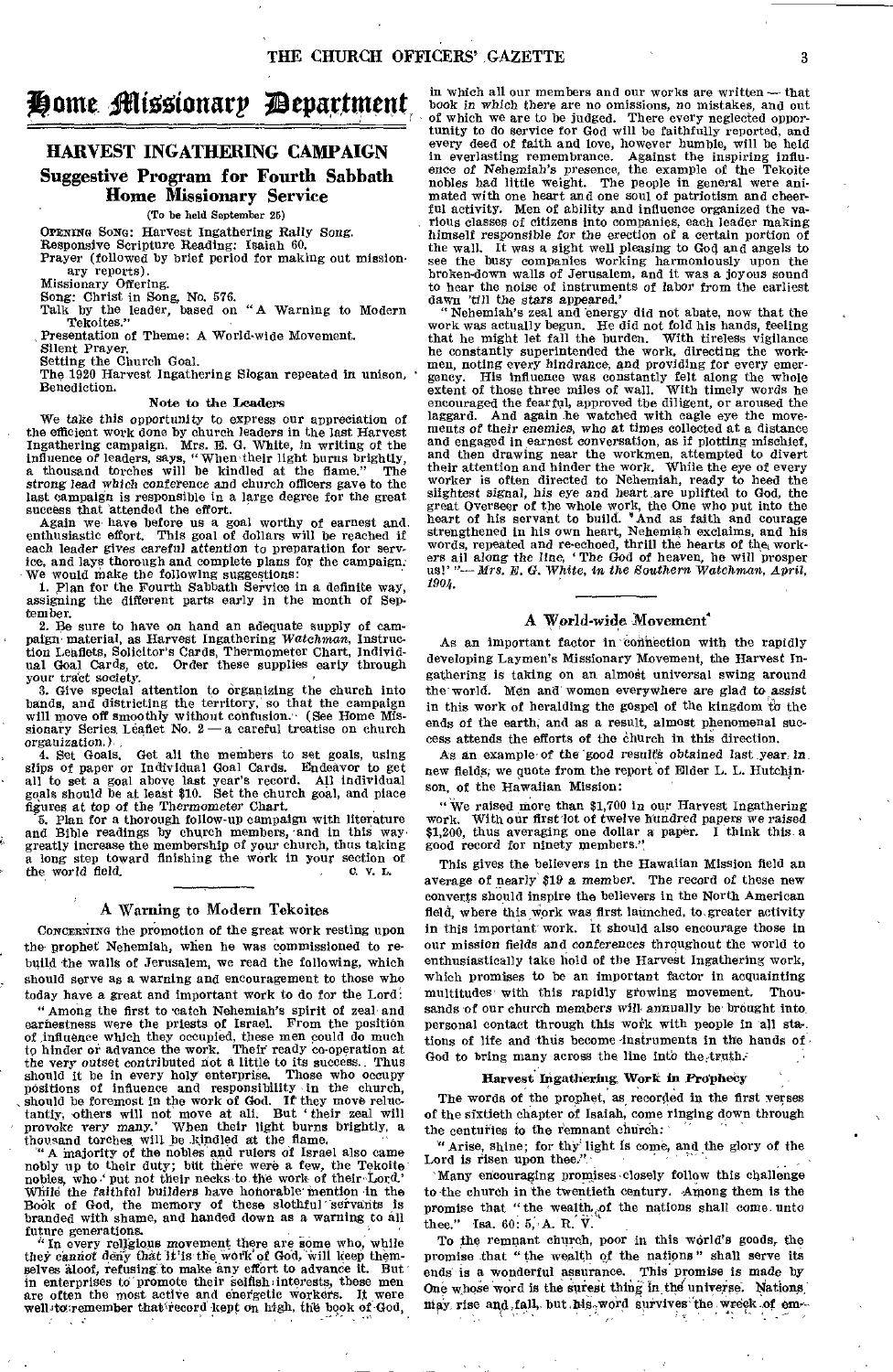pires, now buried in the dust of the centuries. Heaven and earth may pass away, but the word of the God of heaven lives on. God has called upon his people to sacrifice to the, extent of placing all upon the altar. This prophecy would seem to indicate that as, the message swells into the loud cry, this sacrifice on the'part of God's people would not be sufficient to meet the demands of a growing world-wide work, so he has provided a way by which men and women of the world may contribute a part, And through the Harvest Ingathering movement this opportunity is afforded.

The conditions upon which the church is to receive this " wealth of the nations" is that it shall "arise" and "shine." In other words, if the church will arouse from its In other words, if the church will arouse from its state of inactivity and go out to the people of the world, telling them of the great gospel work being done and laying before them the great need, the world will pour into the treasury of the church, funds commensurate with the needs.

Whenever the members of the church have met the conditions upon which this promise is to be fulfilled, the result has been success, and funds have rolled in, When the church has not met the conditions, even though the need has been as great as in the places where great success attended the Harvest Ingathering effort, funds have not come in, and this prophecy of Isaiah 60: 5. has not been fulfilled, so far as that community is concerned. God has given us our part to act in this great closing movement. As we, as churches and as individuals, arise and, do our part, Heaven's blessings will be poured out upon us, the riches of the nations will come flpwing in to meet the needs of God's cause, and, best of all, souls will be won to the truth.

#### A Bit of Inspirational History

Practically every great movement in connection with the work of God has had a very small beginning. Two thousand years ago a young man, barely thirty years of age, without wealth or position, stood in old Judea, and said to a few men gathered around him, who believed in him:

"This gospel of the kingdom shall be preached in all the world for a witness unto all nations; and then shall the end come." Matt, 24: 14.

That message is today, after two millenniums, being heralded to the ends of the earth. The words of that Prophet of Nazareth are today being published in six hundred fifty languages and dialects. The circulation of the written word of God exceeds that of any hundred books published today. Men and women saved through the efficacy of our Saviour's precious blood may today be found among all the nations, and speedy preparation is being made for the glorious triumph of the church militant. A small beginning has grown into a great world movement.

After the disappointment in 1844, when men were bitter over their blasted hopes, and when thousands were giving up their belief in the prophecies, when the very word " adventist" brought forth only sneers and ridicule, two men and a lone woman dared to stand up and say that they believed the prophecies of the Bible, and that the prophecy of Revelation fourteen would be fulfilled. From that small beginning,— without churches, 'without publishing houses, without schools, without sanitariums,— the proclamation of the third angel's message has grown into the great Seventhday Adventist movement as ws see it today. The departments connected with this movement have individually sprung from very small beginnings, and have grown into mighty instruments in the hands of Goa to care for the different phases of denominational activity.

## The Beginning of the Harvest Ingathering

;The Harvest Ingathering movement bad its beginning in the same inconspicuous, humble way. It is the Lord's usual plan to select a humble man upon whom to place the burden for a special work for which the time of development has arrived. In harmony with this plan, the year 1902 found Brother Jasper Wayne, of Iowa, leading out in the Harvest Ingathering movement. Brother Wayne's own words describing the beginning of this work are most interesting:

In the year 1902, a small company of believers lived in Sac City, Iowa. An earnest desire filled our hearts to do. what we could to advance the message in our neighborhood. In the fall of that year, the Pacific Press Publishing Association issued a Capital and Labor' number of the *Signs of the Times,* and solicited as large, a circulation as possible. I ordered fifty copies, thinking this quite an undertaking. However, when the papers arrived at the post office, I unwrapped them, and began to hand them out to the people standing in the lobby, stating that the money received would go to foreign missions. Quite a hearty response was given, and in a short time all my papers were disposed of, with the exception of three copies. Having secured more than three dollars for a mission offering, I was highly pleased with the undertaking, About ten days later, on going to the post office as usual, I found fifty more papers awaiting me. These were sent from the office of publication in Oakland, Calif., while the former package came from the State tract society office in Des Moines, Iowa. Not being a subscriber to the *Signs* at that time, I did not know, and no one from that, day to this knows, how my order came to be duplicated. But there is One who does know, and knew from the first what use would be made of these papers. This was the beginning of miracles in the Harvest Ingathering.

"On taking the papers home, I said to my wife, 'I will see how much can be secured for these papers for our Annual Offering to missions.' I took them with me in the buggy, and the first man I accosted gave me fifteen cents, the next eighteen, and then a lady gave me twenty-five cents. This gave me courage to suggest twenty-five cents, which the people readily gave me. Some gave larger sums, and when the fifty papers were disposed of, some \$26 had been secured for missions. It was with feelings of deep emotion that I emptied the contents of that glass upon the table at the time of the Annual Offering. The possibilities table at the time of the Annual Offering. in such an enterprise loomed up before me in all their proportions, and I at once ordered four hundred papers direct from the *Signs* office. These I carried with me for about a year, securing in all about \$100. This was turned into the treasury from time to time as it was taken in. Not only a handsome sum of money was received from this beginning, but a rich experience was obtained as I explained the object and aims of our work."

Following this successful experience, Brother Wayne brought the burden of his heart to the leaders in the work, who from time to time gave him encouragement and opportunity to present the plan at camp-meetings and in the churches. The work was soon taken up and encouraged by the General'Conference Committee.

In 1908 the first general campaign was conducted, and \$14,136.77 was received. In a little more than a decade from the time of the first campaign, in the year 1919, this sum was raised to more than one third of a million dollars, and this year, under the blessing of Heaven, the denomination proposes to raise one-half million dollars through the Harvest Ingathering effort for missions. As we behold the marvelous results, we can but exclaim in the words of scripture, "What hath God wrought!"

A Harvest of Souls as Well as a Harvest of Dollars

While we appeal to the people to contribute to the advancement of this great missionary enterprise in a material way, our real objective is to win souls to the truth,— to win the souls we are conversing with, and to win souls in a wider range through the money given by these individuals. The danger is that this Harvest Ingathering movement may become largely •a monetary proposition. Sometimes we are inclined to feel that our responsibility ends when we have gathered our quota in dollars; but really our responsibility only begins when we- find people who are sufficiently interested and sympathetic toward the movement to contribute to its support. Wherever an effort has been put forth to win souls in follow-up work, excellent results have been obtained. The following brief experiences will suffice to show that if we all would enter heartily into the follow-up work, we should have a harvest of souls as well as a harvest of dollars.

One Harvest Ingathering worker, who has given special attention to the follow-up work, writes:

"I have personal knowledge of thirteen Sabbath keepers who have been led to accept the message through the Harvest Ingathering work."

Another report is:

Three ladies are now keeping the Sabbath as the result of the Harvest Ingathering work. Another family of seven are very much interested in the truth as the result of this work. They have purchased five of our large books.'

And still another Tay worker writes:

"Last October I called at a home with the Harvest Ingathering *Watchman*, had a splendid talk with the lady, and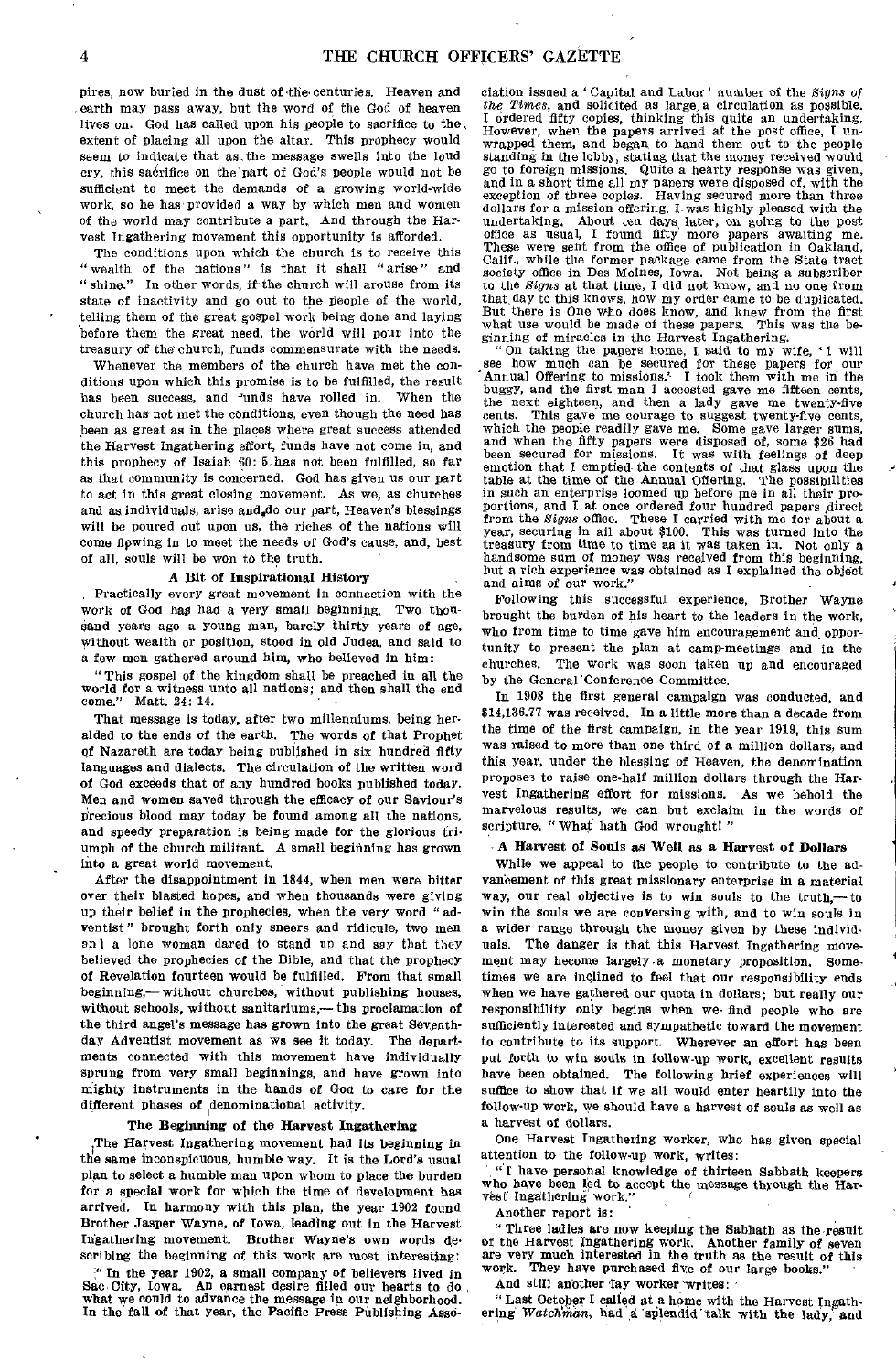made an engagement for Bible readings. She was deeply interested from the first, and is now a firm believer in the truth. Her three little girls are always at Sabbath school, Her three little girls are always at Sabbath school, and each brings a dollar in the thirteenth Sabbath envelope. The husband seems to be very favorable, and never has opposed his wife in her acceptance of the truth. I feel deeply grateful to the Lord for the share I had in presenting the truth to this sister."

These experiences are among the first to appear on a long list of experiences received at our office. They show that where the interest created in the Harvest Ingathering work is followed up, souls are won to the truth. We hope that every Harvest Ingathering worker this year will give special attention to the follow-up work.

#### Our Goal Easily Attainable

The world goal in this year's Harvest Ingathering campaign is one-half million dollars for missions. The individual goal is \$10 a member —an amount that can easily be raised in one day on the average. Last year, a few hours' effort usually sufficed to gather the sum of ten dollars. We would here urge that all conferences, churches, and individuals set a goal early in the campaign. Let us not be too. conservative in goal setting. We usually accomplish what we set out to do. One of our good brethren describes his experience as follows:

The first year his attention was called to the Harvest Ingathering work, he decided that he would not set a goal for himself; in fact, decided he would not do anything in the work. In spite of his decision, however, he received five cents for the Harvest Ingathering work. The next year he decided to set his goal at \$1. He did so, and reached his goal. The next year hie goal was \$5, and he reached it. He continued to raise his goal from year to year as time passed. His faith was such that last year he set his goal at \$500, and received more than \$800. He assures us that this year he will not be satisfied with anything less *than* \$1,000. Others have had similar experiences.

It pays to set a goal, and set it high. In 1917 one of our schools set a goal at \$500, and reached it. The next year they set their goal at \$501, and reached it, But in 1919 they were not content to raise so small an amount, when other schools of the same size were gathering two and three times as much, so they set a goal of \$2,000— four times as large as ft had been the previous year, and in three general efforts within a period of eleven days, they reached it.

We would suggest a twofold goal, as follows:

1. Determine under the blessing of God, that as a result of your Harvest Ingathering work you will win at least one soul to Christ.

2. That you will not stop short of \$10 for missions as your part toward the General Conference half-milliondollar goal.

It was Moody who wrote on the flyleaf of his Bible, when on his deathbed, "When God is 'your partner, make your plans large." We are touching only with our finger tips the Possibilities in this work. May the Lord enlarge our vision, and give us courage to go forward and receive from the world gifts to meet the needs of this growing movement.<br> $C. V. L.$ 

"THE first work and the chief work of the whole church is to give the gospel to the whole world. The world is redeemed, but it does not know it. And it never will know until the church publishes the good news everywhere through living witnesses. Christ will never change his plan. He will wait until his followers fulfil his expectations. This gospel . of the kingdom shall be preached in the whole world for a testimony unto all the *nations;* and then shall the end come.'" Matt. 24: 14, R. V.

"WHEN our *life is* not• only Christ's, but Christ, our life will be a winning life; for he cannot fail. And a winning life is a fruit-bearing life, a serving life. It is, after all, only a small part of life, and a wholly negative part, to *overcome; We* must also bear fruit in service if Christ is our life."

#### Harvest Ingathering Rally Song

(Tune: "Ewing," Hymns and Tunes, No. 246; Christ in Song, No. 386.) O CHURCH of God, go forward, Trust in your Leader's name; Let young and old united, Join in this great campaign. Work while probation lingers, And souls in darkness call; The Saviour longs to win them, His blood atones for all. O church of God, go forward, And gather, while you can, The riches of the nations, 'Tis God's appointed plan. No work so high and glorious, No aim so truly grand; He owns the gold and silver, And these his cause demand. O church of God, go forward, Let courage fill each soul, Angelic hosts are with us, Press on and reach the goal. Then, oh, what glory yonder! When time's brief race is run,

And every faithful worker, *Receives* the glad "well done."

*— J. Harker.* 

#### 1920 Harvest Ingathering Slogan

" The God of heaven, he will prosper us; therefore we his servants will arise " to our appointed task. Neh. 2: 20.

#### **Effect**

" The words, echoed and re-echoed, thrilled the hearts of all the workers."—" *The Story of Prophets and Kings,"* p. *640.* 

#### Harvest Ingathering Nuggets

THE great work before us all, as Christians, is to extend Christ's kingdom as rapidly as possible, in accordance with *the* divine commission.—" *Testimonies for the Church," Vol. IX, p. 219.* 

Those who labor for Him are to avail themselves of the help that he prompts men to give. These gifts may open ways by which the light of truth shall go to many benighted lands.—" *The Story of Prophets, and Kings," p. 634,* 

The blessings which are so liberally bestowed, are to be communicated to others. The good news of salvation is to go to every nation, kindred, tongue, and people.—Id., p. *716.* 

No longer are the heathen to be wrapped in midnight darkness. The gloom is to disappear before the bright The gloom is to disappear before the bright beams of the Sun of Righteousness.— *Id., p. 719.* 

Careful consideration and well-matured plans are as essential ... today as in the time of the rebuilding of Jerusalem's walls.— *Id., p.* 634.

The Lord is still willing to move upon the hearts of those in possession of his goods in behalf of the cause of truth. *—Id.,* p. *634.* 

It is in *working actively to supply the necessities of the cause of God* that we bring our souls in touch with the Source of all power.—" *Testimonies for the Church," Vol. VI, p. 97.* 

If Christians were to act in concert, moving forward as one, under the direction of one Power, for the accomplishment of one purpose, they would move the World."— *Id., Vol. IX, p. 221.* 

Industry in a God-appointed duty is an important part of true religion.... Prompt and decisive action at the right<br>time will gain glorious triumphs, while delay and neglect<br>result in failure and dishonor to God.—" The Story of<sup>3</sup> *Prophets and Kings," p. 676.* 

I now appeal to you in the name of the Lord to unite in carrying to successful completion the enterprises that have been undertaken in the counsels *of* God. Let not the work of establishing memorials for God in many places be made difficult and burdensome because the necessary means is withheld.... Let all our people arise and see what they can do. Let them show that there is unity and strength among Seventh-day *Adventists.—"Testimonies for the Church," Vol. IX, pp. 132, 133.* 

It is the very essence of all right faith to do the right thing at the right time..,..If His people . . . stand ready to co-operate with him, they will see a great work accom $p$ lished.—  $Id., Vol. VI, p.$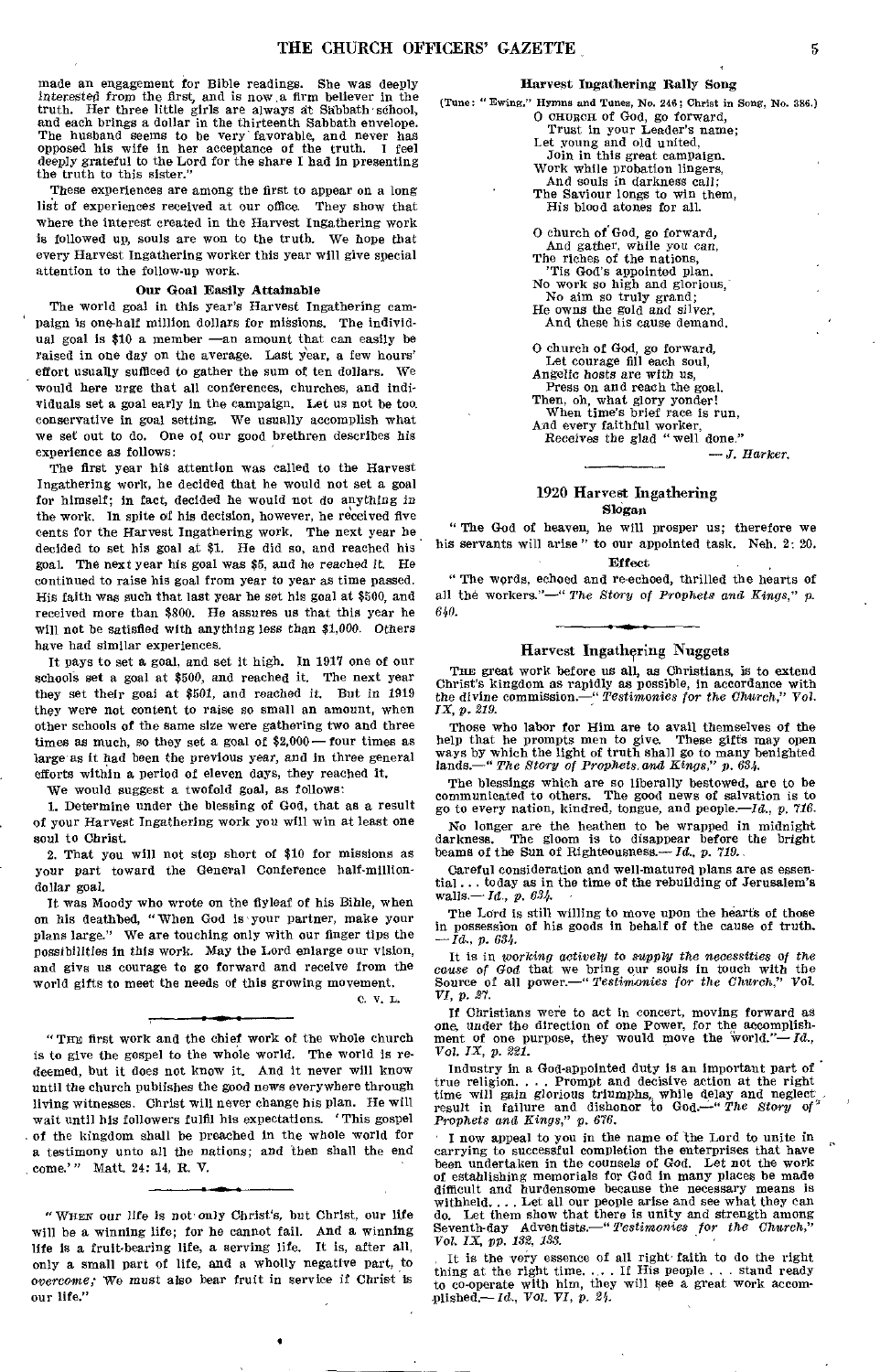# Suggestions for Missionary Meetings

Note to the Leaders

THE weekly missionary meetings in your church during September should be of such a nature as to prepare every member for some part In a successful Harvest Ingathering campaign. We suggest that you study carefully the Harvest Ingathering Instruction Leaflet, a quantity of which should be in your hands before the date set for your Ingathering campaign. These leaflets should be ordered from the Southern Publishing Association, Nashville, Tenn., together with other campaign material. Select portions of this leaflet for use in the missionary meetings in arousing interest and co-operation in the campaign. Devote a little time at each missionary meeting to a study of the Harvest Ingathering *Watchman,* and to practical demonstrations of various ways of presenting the magazine to the people.

For your convenience, the suggestions for the missionary<br>meetings this month are not classified for each week, but<br>the material is given as a whole, for you to use as you see<br>fit. If you wish to classify the material, it w do so under the following headings:

First Week: Inspiration.

Second Week: Suggestions to Workers. Third. Week: Various Methods of Working. Fourth Week: Experiences.

H. K. CHRISTMAN.

# A Successful Campaign and How to Conduct It Spiritual Preparation

in the successful prosecution of any great campaign or movement there comes to every church the question of its preparation, or fitness, for the task. Not many months ago the term " preparedness" became quite universal in its meaning and application. The belligerents recognized that in order to fight a winning battle they had to be fully prepared.

This principle applies with greater force in the work of God, and especially in the present campaign. Evidences are multiplying all around us which prove that as a people we are about to enter the loud cry' of the third angel's mes-sage. We must attain to a higher spiritual standard if we would pass successfully over the tests of the trying hours that are just before us, and reflect the image of Jesus Christ in individual experience.

A deep, realizing sense of this great need prompts us to emphasize, as a matter of primary consideration, the great spiritual preparation for the work to be done. If we have felt the love of Christ waning in our experience, let us seek him with all our hearts. The vitalizing power of his personal presence will mean everything to us, not only in doing our part to supply the needs of the fields beyond, but Also in winning precious souls for him.

We may be well informed concerning the world-wide work; we may be able to present its interests with convincing words; but unless the love of Christ is burning brightly upon the altar of our hearts, and there is kindled within us<br>a deep love for souls, our words will be "as sounding brass,<br>or a tinkling cymbal." Our work in this effort must count<br>for God, and we cannot afford individually preparatory work of bringing ourselves into a closer rela-tionship with Jesus Christ,

As an aid in gaining the spiritual preparation we need as we face the great issue, we suggest the following:

1. Pray without ceasing. 1 Thess, 5:17.

a. For personal victory. Heb. 4: 15, 16.

b. For a burden for lost souls. Rom. 10: 1; 9: 1-3. c. Anointing of the Holy Spirit for service. Acts 1: 8.

2. Confess your faults one to another. James 5: 16. 3. Study the Word. Acts 17: 11; 2 Tim. 2: 15. '4, Love the brethren. 1 John 3: 14; Rom. 12: 10.

'5. Bring unity into the church. Acts 2: 1, 2; Eph. 4: 13.

6. Help the weaker members in the church. Rom,  $14:1$ ;  $15:1$ ; Gal. 6: 1. 7. Be not disobedient to the heavenly vision. Matt. 28: 19,

20; Acts 26: 19.

# Organizing for the Campaign

"Time is short, and our forces must be organized to do a larger work."—" *Testimonies for the Church," Vol. IX, p.* 27. A larger work! We are facing an hour of opportun-ity such as the church has never faced since the days of the apostles. It is essential that our forces be properly organized to enable us to meet the issue, and accomplish all that God would have us do in this hour of opportunity.

Every church should be carefully organized for home mis-sionary work. The organization should continue not only during the period of any special campaign, but throughout the entire year. If your church has not been previously organized, it would be well to complete its organization preparatory to the Harvest Ingathering effort, and have the organization continue permanently. A few suggestions re-garding the simple successive steps to follow may be helpful:

*The Missionary Committee.—* The work of the campaign, and in fact all the missionary work of the church, should be under the direct supervision of the Missionary Committee. This committee should meet at least once each month under ordinary conditions, and oftener during any special effort of the church. This committee should be composed of the elder or missionary leader, the assistant leader, the missionary secretary, assistant missionary secretary, school superintendent, church school teacher, and leaders of bands in the church.

*Districting the Territory.— We* have been told: "Wherever a church is established, all the members should engage actively in missionary work. They should visit every family in the neighborhood, and know their spiritual condition."<br>— "Testimonies for the Church," Vol. VI, p. 296. From this we naturally assume that all the territory wi of its influence should constitute the home mission field of the church.

After securing a map representing the territory of the' church, the Missionary Committee should divide the territory into districts of convenient size, as may seem advisable.<br>This should be done, not only for use during the Harvest<br>Ingathering campaign, but for the permanent mi work of the church.

*Prayer* and *Missionary Bands.—* The next step in completing a simple organized plan is to form prayer and mission-ary bands in the church. In most cases this can be done by ascertaining the number of church members living in each district, and forming them into a district prayer and missionary band, with an appointed leader. In some districts the membership may be of sufficient size to warrant the formation of more than one band, On the other hand, some districts may have no members living within its boundaries. In either case the Missionary Committee can adjust the organization for the best interest of the missionary work of the church. These bands should maintain their organization and work as long as the church and its members are in that place. After the Harvest Ingathering is over, plans should be laid by the Missionary Committee to follow up the interests that will have been created. We must plan to give permanency to our missionary work. Spasmodic ef-forts accomplish few results.

# Training for the Campaign

In order for us to accomplish the most it is essential that we make some preparation. It would be well if the bands which have been formed in the church could meet once each week, or as often as possible, to study plans and methods for the best work in the territory assigned. Meetings of this kind could be held at some central point easy,of access by all who would attend. An hour could be profitably spent together, following the few suggestions here given:

- 
- 
- 1. Pray for the power of the Holy Spirit.<br>2. Have short Bible and Testimony studies.<br>3. Rehearse experiences for mutual inspiration, and fill
- out reports of missionary work, 4, Study the Harvest Ingathering paper so as to become acquainted with its contents.
- 5. Have demonstrations showing methods in Harvest Ingathering work.
- 6. Plan for the work carefully, so every member of the band can have some part in the program.

It would be well if meetings of this kind could continue throughout the year. In many of our churches the prayer and missionary meeting is being combined with excellent results. Where our church members are scattered over a wide area, midweek band meetings have taken the place of the central prayer meeting. In practically every case this has resulted in a larger attendance at prayer meeting.

# Goals

It will be found helpful to have certain goals, or objectives, to reach. The individual goal for the present effort is no less than " \$10 for missions," and " at least one soul for Christ." 'Where the church is organized, each band should set its goal, which in most cases would be the total of the goals of all its members. "Expect great things from God; attempt great things for God."

#### Each One in Kis Place

In developing plans for the effort, a place should be found for every member to fill. All should have some part in the program. Some may be able to do better work among business men or among the better classes of society. Others may be able to accomplish better results in the residential sections, or among the poorer classes. Still others may be confined to their own homes for various reasons. These workers can meet those who come to their doors, or send Papers to distant friends. We should not be content until every member is a soldier for Christ.

#### Two by Two

Much help and strength can be found in following Christ's plan in our work for him. He sent his disciples into the great harvest field two by two. "Calling the twelve about him, Jesus bade them go out two and two through the towns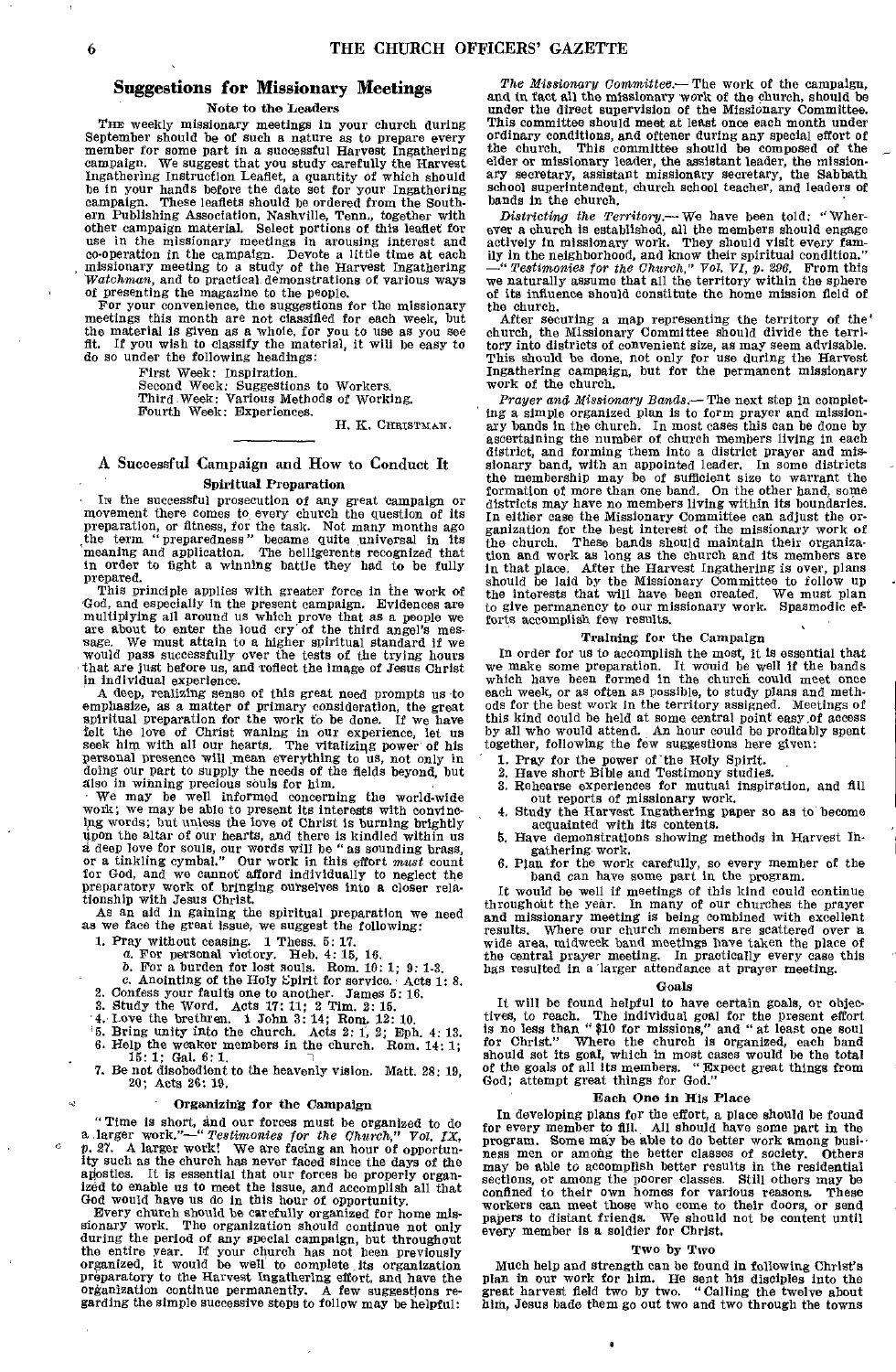and villages. None were sent forth alone, but brother was associated with brother, friend with friend. Thus they could help and encourage each other, counseling and praying together, each one's strength supplementing the other's weakness. In the same manner he afterward sent forth the seventy. It was the Saviour's purpose that the messengers of the gospel should be associated in this way. In our own time evangelistic work would be far more successful if this example were more closely followed."—" *The Desire of Ages,"* p. *350.* 

#### Watch for Souls

As we engage in this work we shall be brought in contact daily with many who have no hope and are without God in the world. Let us " watch for . . . souls, as they that must give account." Men and women groping in the darkness are longing for the message we alone can bring to their weary, sin-sick souls.

A small, convenient Missionary Workers' Record Book has been provided for our use in keeping a simple record of conditions we find in every home we visit. Space is given for the street, house, number, name, etc. In a few seconds one can make proper record while going from door to door. This can be kept for future use, and will be found most helpful as we plan to follow up the work we have done during the Harvest Ingathering campaign. Let each one win "at least one soul for Christ" before the close of the present year. H. K. CHRISTMAN.

# Methods of Work in the Harvest Ingathering Campaign

ONE distinguishing feature about the Harvest Ingathering campaign is the fact that, regardless of conditions, every church member can act some part in its program. There are many ways in which successful work can be done, and as an encouragement to those who feel there is nothing they can do, we suggest a few simple methods which others have tried with encouraging results, such as,—

Correspondence Meeting People at Your Own Door Interviews During Business Hours Neighboring From House to House Meeting People on the Street

While Traveling Using the Automobile

Field Days

(For specific instruction in each of the above methods, *see*  Harvest Ingathering Program in booklet form, which will be mailed to church elders and leaders.)

#### Missionary Correspondence

Many church members are closely confined to their homes for various reasons, and may find it quite difficult to devote any time to house-to-house work. To such the greatest modern facilities are provided —the mails. The opportunity afforded by this method of bringing men and women in touch with this message is little appreciated. Those who are busily occupied in our institutions, as well as church 4, members who have distant friends and acquaintances or who can obtain names for Missionary Correspondence, will obtain gratifying results by sending copies of the Harvest Ingathering paper with short, helpful letters, telling of the plan of the work, and soliciting donations in the interest of the cause of God.

One sister wrote that she desired to take part in the Harvest Ingathering work, but as she was, an invalid, she was perplexed to know bow to do so. She finally decided to mail the papers to her friends. She sent one paper at a time, accompanied by a letter explaining the plan, and inclosing her Solicitor's Card. As soon as the card was re-turned with a donation, she at once mailed the card with a paper to another friend. Twenty letters were sent out in this way, and only once was the card returned without a donation. In this way she secured \$25 for missions.

Another lady had a similar experience, only on a smaller scale. This sister felt that circumstances were such that it would be impossible' for her to take part in the Harvest Ingathering work. She did, however, send one of the Harvest Ingathering papers through the mail, accompanied by a letter, and in reply she received a two-dollar donation and

a very encouraging letter. "At the beginning of the last campaign I felt that we ought to undertake something larger than in past years," writes the manager of one of our institutions, "and gave the matter quite a little thought. I placed the goal for myself at \$100, and decided that I would write to a number of the business firms with whom we had done business, asking for a donation. I wrote forty letters of this kind, and in a very short time I had received the one hundred dollars. I then set a new goal of \$200, and wrote a little over one hundred letters to patients who had been helped at our institution. As a result of this effort I received \$219."

## The Desired Results in Harvest Ingathering Work [For other experiences of a general nature, see Harvest Ingathering

Instruction Booklet.]

"THE Harvest Ingathering paper left at one home was read with much interest. Other papers and tracts were sent into this home, and later one of our brethren, engaged in selling the word of God, visited this family and gave them Bible studies. Later I had the privilege of visiting them, and found seven keeping the. Sabbath and rejoicing in the truth. They are sending their tithes to the office, and I was pleased to take their subscription for the *Review?'* 

A Home Missionary secretary was asked to visit a cer-tain church and to come prepared for a baptismal service. When he examined the candidate, this is the story she told: Being a student of the Bible, she one day read Revelation 13: 18, and not being able to understand it, she prayed that light would be sent to her concerning the "beast" and the "mark." For two days she fasted and prayed for light on this scripture. In the afternoon of the second day, a Harvest Ingathering worker called at the home, to whom she spoke of her desire for information regarding the text. The sister engaged in Harvest Ingathering work explained the text to her the best she could, and this interview was followed by Bible studies. In a short time the lady fully accepted the truth and was ready for baptism. This is but one of  $q$  many instances which might be cited, showing how the Tord uses his children to convey his message to inquiring souls.

A lady was passing through a train handing out our Harvest Ingathering papers and soliciting offerings for missions.<br>A gentleman asked, "Are you an Adventist?" "Yes," she replied. "Well, I believe they are right," said the replied. "Well, I believe they are right," said the man, "but my wife and children know nothing about what they teach." The lady took his name and address, and later sent a Bible worker to visit the family. Inside of six months, four of the family had joined the church, and for three years they have helped gather offerings to the amount of many dollars, from their friends and neighbors.

" I stopped at a little town the other day to visit a lady who I was told had recently accepted the message. I met her and found her a very earnest, consecrated' woman. I asked her how she found this great light, and she said that about four years ago a lady called at her door with a Harvest Ingathering paper and asked for an offering for missions. Later another lady called with some books and tracts,<br>and still later she got in touch with a lady who began Bible<br>studies with lier. This lady is awaiting baptism and an<br>opportunity to unite with the church. She ha any of our ordained ministers. The Lord surely does use his believing children to bring the message to his people."

A sister who joined the church a short time ago was asked to take part in the 1919 Harvest Ingathering campaign, It took some urging to persuade her to go out and try to col-lect \$5, which was the per capita goal. At one of the first homes she visited, she was met by a very pleasant lady, who received her kindly, took the paper and looked it through, and at once became interested. Various questions were asked as to who published the paper and the aims and objects of the work. Our sister, being new in the faith, wanted to hasten to the city Bible worker. But the lady did<br>not wish to let her go, and seemed very anxious to hear more<br>concerning the truth. Finally arrangements were made for<br>the Bible worker to come and give Bible stud sult this lady fully accepted every point of our faith as it was brought to her. She was a worldly woman, loving Jewelry and fine clothes, but when she saw what is involved in the truth, she quickly changed her manner of dress, and laid aside her jewelry, including her wedding ring. Her husband, though not a Christian, is becoming interested in the truth, and has'agreed to let his wife pay tithe on his salary. It is hardly necessary to say that the sister is glad she took part in the Harvest Ingathering work.

At the close of a day spent in Harvest Ingathering work, I received a strong impression to call at a certain house. I entered the gate, and then turned back. There seemed to be two forces battling for the victory, and having had some such experience in the canvassing work, I turned and walked straight to the house. A lady came to the door she gave me. I spent about half an hour at the house, and the family became quite friendly. Some time later I had the privilege of holding Bible readings in this home, with the result that a number of the members of 'the family ac-cepted the truth. They had been very much prejudiced against the truth, and they told me that if they had known<br>I was an Adventist when I first called, I would not have<br>got into the house. But today they are praising God for the<br>light of this great truth which came to them t Harvest Ingathering effort.<br>sionary workers ever since.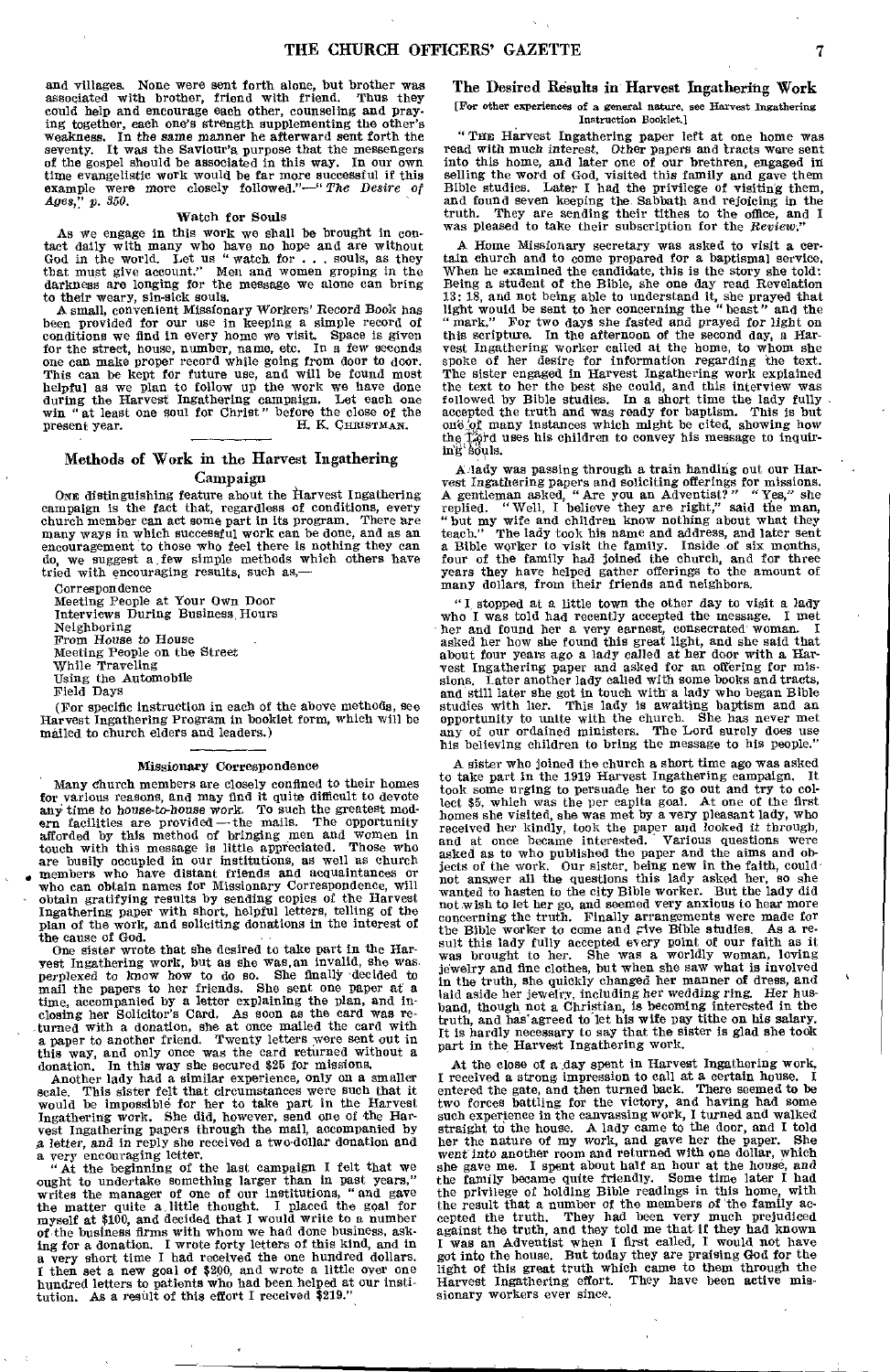# 114Sionarp Volunteer # laepartment

# Devotional Meetings for September 4

*Subject: Being* a *Worth-while Friend.* 

*Helpful Thought:* 

"True friends are like diamonds, precious and rare; False ones like autumn leaves, found everywhere."

# Senior

- 1. Opening Exercises.
- 2. Talk: Two Worth-while Friends. 3. Poem: The Secret of Friendship.
- 
- 4. Talk: Being a Worth-while Friend. 5. Reading: A Friendship Committee.
- 
- 6. Round Table. 7. Close by repeating our Pledge in concert.

#### Junior

- 1. Opening Exercises.
- 2. Superintendent's Talk: Worthy of Trust.
- 3. Reading: A Friend He Could Trust. 4. Talk: Jonathan and David.
- 
- 5. Reading: A Friendship Committee. 6. Round Table.

7. Close by repeating Mizpah.

#### Notes to the Leaders

*.Aim for Today.—* Aim today to inspire your Mission-ary Volunteers with a strong determination to be worthwhile friends. It would be well for us occasionally to ask ourselves: How much is my friendship worth? Am I a burden to my friends? or do I help them carry their bur-dens? Do I make it easier for them to be Christians? De-termination alone cannot make us worth-while friends. Only those who are letting Jesus live his life over again in them can be friends who never fail till the life-light goes out. When Jesus lives within, we shall be worth-while friends indeed. Then we shall never speak unkindly of absent ones nor fail in the hour of need. Then we shall find time to live for others, to bury ourselves in service for others. Then we shall have power to stand and to help those who are slipping. Then we shall be open channels through which the Father can speak to others, through which he can reach down to save them. Oh, yes, then we shall be a connecting link between the Master we love and the friends we are endeavoring to serve, and that is being a worth-while friend. Help all to see that although it takes time and effort to be such a friend, it is well worth our while.

Opening *Exercises.—Have* several good songs sung. Num-bers 643, 332, 599, and others in Christ in Song are good for today. For the *Scripture Lesson* either read selections on 'friendship from the Bible or have a good drill on the Morning Watch verses. After a short season of prayer, call for the *Secretary's Report.* Can you not compare the report of work for August with that of July? Does it show progress? Have you kept up your soul-winning campaign during the summer months?

*Talk: Being a Worth-While Friend.—* This paper contains an article on this subject, but the one preparing the talk may find additional helpin the article entitled "Friend. ship," in the *Instructor* of August 25.

*Round Table.—* In both the Senior and Junior meetings make the Round Table a consecration service. Perhaps you can discuss the questions suggested in the first note. sider some of the elements of character that draw you to others. Persons who are thoughtful, unselfish, tactful, appreciative, free from criticism, never rude nor uncompli-mentary, make good friends. Let every one today say something about friendship, and most of all about friendship with our best Friend. Will you not all resolve to be more friendly to others? Will you not make your whole society a friendship committee to make strangers and d friendless.

#### Special Junior Note

The Junior who gives the talk on "Jonathan and David" should aim to show how true friendship often calls for for-getfpiness of self. The book, "The Man of Valor," will be a help and-an inspiration in the preparation of this talk.

KEEP the missionary spirit alive by doing something for others each week, and by laying plans whereby to earn money for missions. Let each member give his plans to the society, and tell what he or she wants to do to earn' money. Give opportunity to report missionary experiences.

#### The Secret of Friendship

If you have a friend worth loving, Love him. Yes, and let him know That you love him, ere life's evening Tinge his brow with sunset glow. Why should good words ne'er be said Of a friend till he is dead?

If you hear a song-that thrills you, Sung by any child of song, Praise it. Do not let the singer Wait deserved praises long.<br>Why should one who thrills your heart Lack the joy you may impart?

If you hear a prayer that moves you, By its humble, pleading tone, Join it. Do not let the seeker

Bow before hie God alone. Why should not your brother share The strength of "two or three" in prayer?

If you see the hot tears falling From a brother's weeping eyes, Share them, and by kindly sharing Own your kinship with the skies. Why should any one be glad When a brother's heart is sad?

If a silvery laugh goes rippling Through the sunshine on his face, Share it. 'Tis the wise man's saying— For both grief and joy a place. There's health and goodness in the mirth In which an honest laugh has birth.

If your work is made more easy By a friendly, helping hand, Say so. Speak out brave and truly, Ere the darkness veil the land. Should a brother workman dear Falter for a word of cheer?

Scatter thus your seeds of kindness, All enriching as you go; Leave them. Trust the Harvest Giver, He will make each seed to grow. So until the happy end, Your life shall never lack a friend.

— Selected.

#### Two Worth-while Friends

JONATHAN is a wonderful example of a worth-while friend. David and Jonathan lived in very trying times, and their relations were such as would try friendship, You will allow. And yet through it all, we find that Jonathan's friendship for David never faltered. He did and said everything in his power to help and comfort David, though in so doing he was criticized, and perhaps ridiculed, by those about him.  $\bullet$ He even risked the displeasure of his father whom he dearly loved.

Jonathan's friendship was so unselfish, so generous, that though his was the right to the throne at his father's death, when he found that it was the will of God that his friend David should take his crown, he never thought of being Jealous or angry about it; it was no barrier between them. He said to David: "Thou shalt he king over Israel, and I shall be next to thee." And until the day of his death, he remained the faithful friend of David. Does it not fill our hearts with the desire to be more worth-while friends just to think of such a friendship as existed between Jonathan and David?

Ruth is another example of a faithful friend. Her motherin-law, having lost all in the far-away land to which she and her loved ones had gone years before, now wanted to return to Bethlehem. Naomi was getting old, and Ruth knew that she needed a daughter's love and care, and felt that if there was any one in the world to whom she ought to cling it was to her mother-in-law.

Ruth no doubt loved her own homeland and the friends back there, while before her, if she accompanied Naomi, lay a strange land, a strange religion, strange customs, and an unknown fate. But she could not leave this friend, who through her kindness had really become to her like an own mother, to go away alone. Naomi, realizing that it meant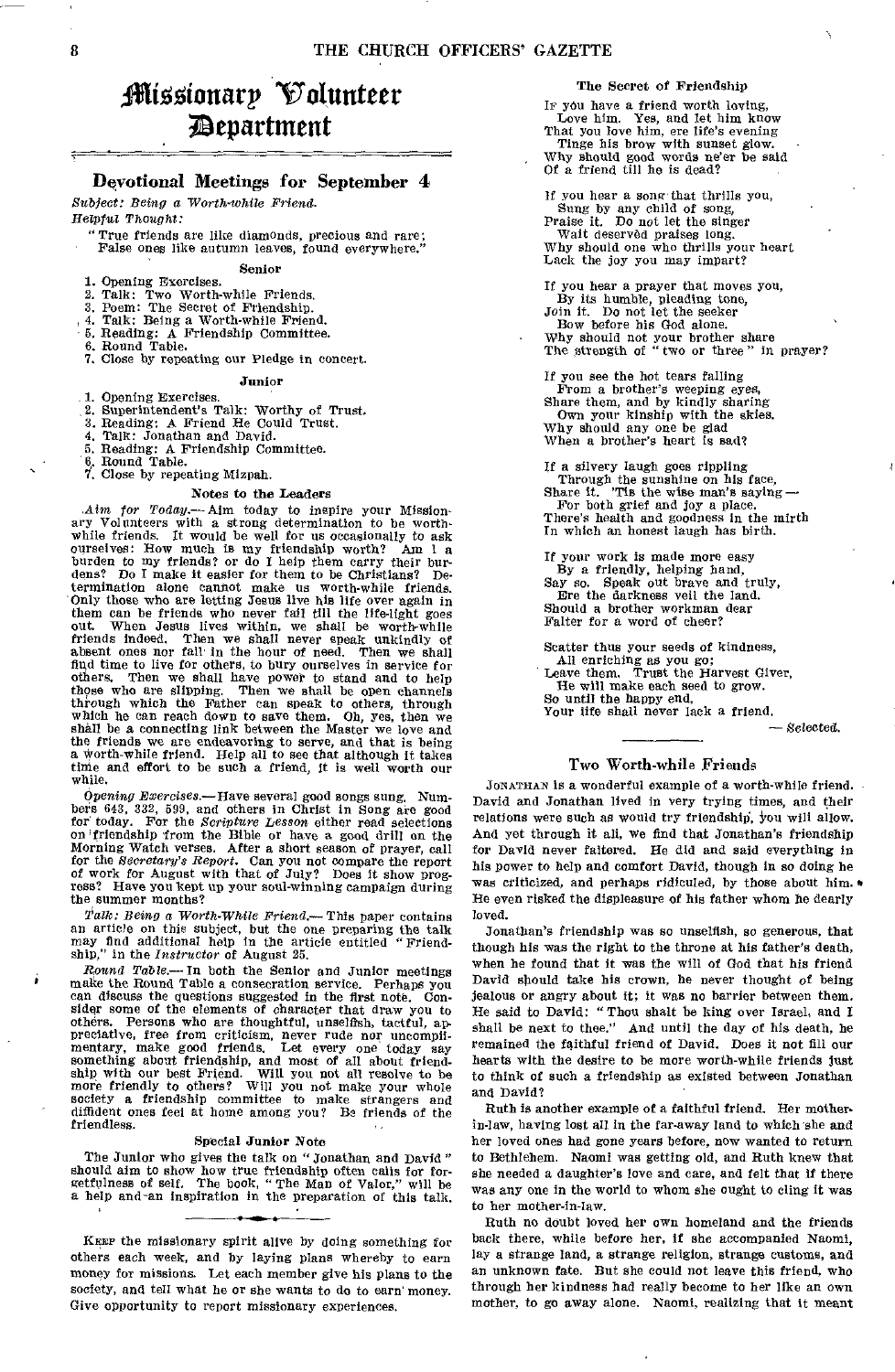a great sacrifice for Ruth, begged her to return to her own home and people, but without avail. You remember the wonderful reply Ruth made:

" Intreat me not to leave thee, or to return from follow ing after thee: for whither thou goest, I will go;  $\dots$  thy people shall be *my* people, and thy God my God."

All know the story of how she accompanied her motherin-law to Bethlehem, and there worked to care for her. Does it not cheer our hearts to think how Naomi was again made happy because of the love and care of this faithful daughter-in-law, and how Ruth herself was rewarded for her faithfulness? Amos R. Wells says:

"There befell her what always befalls the faithful gleaner. Love befell her. The love of all Bethlehem. Their admiration of her courage and fidelity and their love of her beauty and grace. The love of Boaz.... The love of old Naomi, who never tired of singing her praises. The love of little Obed, the pride of Bethlehem. The love of all her adopted nation *and* people, since David was her great-grandson. The love of all the Christian world to the end of time, for the sake of her sweet self, and also for the sake of that wonderful birth in her own Bethlehem, far down the centuries, great David's greater Son, faithful Ruth's greater Son. This, all *of this, was* among the gleanings of Ruth the Moabitess."

Again I ask, Do not these friends who were so faithful in their friendships inspire us to imitate their example to be worth-while friends to those we love?

IRENE STUART CURTISS.

#### Being a Worth-while Friend

A POOR, hard-working miner of whom I recently read, is, to my mind, a wonderful example of a true friend. One day the overseer of the mine said to him: "Thomas, I've got an easier berth for you, where there is not so much work to do and better wages." While most men would eagerly While most men would eagerly have accepted such an offer, what do you suppose this noble fellow did? He thought of some one else, and said: "Captain, there's my *friend Tregony;* he isn't well, and is not able to work so hard. I am afraid his work will shorten his life, and then what will his poor family do? Won't you let him have this easier place? I am better able to do the harder work." This was indeed the spirit of true friend. ship,— yes, the very spirit of Christ.

" We must remember that the secret of being a friend lies in the power to give and do and serve without thought of return." This is not easy. It *may* cost much. Wanting to have a friend is very different from wanting to *be* a friend. When a man becomes a friend, he takes upon himself many possibilities of sacrifice and unselfish service, for he must stand ready to be and do all that he would expect those who are his friends to be and do.

One of the first duties of a friend is to be sympathetic. Sympathy is a wonderful thing. There is something in the kindly word, the touch of the hand, or even in the glance of the eye of a friend that can help over hard places. Can you then afford to withhold these little tokens that show you care, from those who need your sympathy,— those who may be in some sorrow or trouble? A true *friend* should be sympathetic not only in adversity, but in success as well. The envious, jealous man can never be a real friend, for he cannot rejoice in another's success. But a worth-while friend will rejoice in the prosperity *of* others as well as sympathize in adversity.

One may fall to be a friend worth while by neglecting the small attentions, courtesies, and kindnesses which cost so little and yet are strong to bind hearts *together.* A loyal friend will always seek to conceal from others his friend's faults, and yet in a kindly, tactful way try to reveal them to the friend. But remember that true friendship claims no special privileges. It does not confer the right to say disagreeable things in a disagreeable way. Friends should ever be treated with courtesy.

And; in turn, the real friend will not carry his feelings too near the surface—will not be easily hurt by little, imagined slights. He will fill his days so full of helpfulness that there will not be room for thoughts of self. He will be interested in others, and show the interest he feels. Love, or friendship, is long-suffering and kind, not envious, *and* never *boastful; it* is not self-seeking nor easily provoked.

True friendship will not drop old-friends for new ones. Some become impatient of little faults, and discard even truest *friends.* But when once true souls have been taken into the heart, they should be cherished. One should make new friends, to be sure, but he must, at the same time, see that he is loyal to the old.

Says one writer: "Friendship Imposes frightful responsibility; in asking and receiving it, we assume charge of another's destiny." If friendship's influence, then, is so great, and one means to be a worth-while friend, he will do nothing to lower the ideals *of his friends, He* will consecrate his friendships to Christ, that his influence with those who are morally or spiritually weak shall spur them to rise, and his friendship with those who are stronger shall cause him to ask, "Am I *worthy of this?"* and so be spurred on to better things. His friendship creed will be similar to that of the poet, who says:

I would be true, for there are those who trust me;

- would be pure, for there are those who care;
- would be strong, for there is much to suffer; would be brave, for there is much to dare.
- would be friend of all  $-$  the foe, the friendless;
- would be giving and forget the gift;
- I would be humble, for I know *my weakness;*
- would look up—and laugh—and love—and lift."

Has it occurred to you that you may prove your friendship worth while to others by praying for them? "A Christian man recently had a new experience in an offer that a loved friend made him. He had accepted an invitation to address a large meeting; and he received a letter from this friend, saying: 'Howard says that you are to speak here next week; and if you would like, instead *of* attending the service, I will spend that entire hour in the secret place of prayer in your behalf. I'll gladly do it, if you feel the need.'

" This offer was accepted, with a full heart of gratitude, and you will not be surprised to learn *that* the service was blessed of God, Have you ever made an offer of this sort to any friend of yours,— to sacrifice time, pleasure, and strength to pray for a friend in this way? Both prayer and friendship will be richer when *you* do."

Some one has said, "Pure and unselfish friendship is the most beautiful thing in the world." One's surroundings may be commonplace, he himself may not be beautiful, he may have no especially noticeable talents; yet if he is sympathetic, loyal, kind, true, and honest —really a worthwhile friend—he will not go unappreciated; he will have friends. IRENE STUART CURTISS.

#### A Friendship Committee

A FEW of the most earnest members in the Missionary Volunteer Society were sitting around Miss Jarvis' cozy sitting-room. Miss Jarvis had kept young in spirit and interest, and the young people often came to her to talk over their problems.

"There must be something wrong with us," said Helen, a bright, jovial young woman. " We have interesting meetings, we have a good place in which to hold them, and so many helpful plans are suggested, plans we enjoy carrying out through the week. Besides that, we have such good times together on our outings. Why, I wouldn't drop out of our society for anything in the world. Now, why don't our new members stay? There must be something wrong with us, I tell you."

" Suppose we ask the secretary to read over the names of those who have joined," said Miss Jarvis. "Let me see," sbe added reflectively, "You have been trying to build up the membership of your society now for six months, and May told me the other day that out of fifteen who had joined, only three are staying."

The secretary nodded her head, then read the entire list, out of which the little group recognized the names of Hal McKay: Ruth Davis, and Amy Corlis as the three who had remained faithful.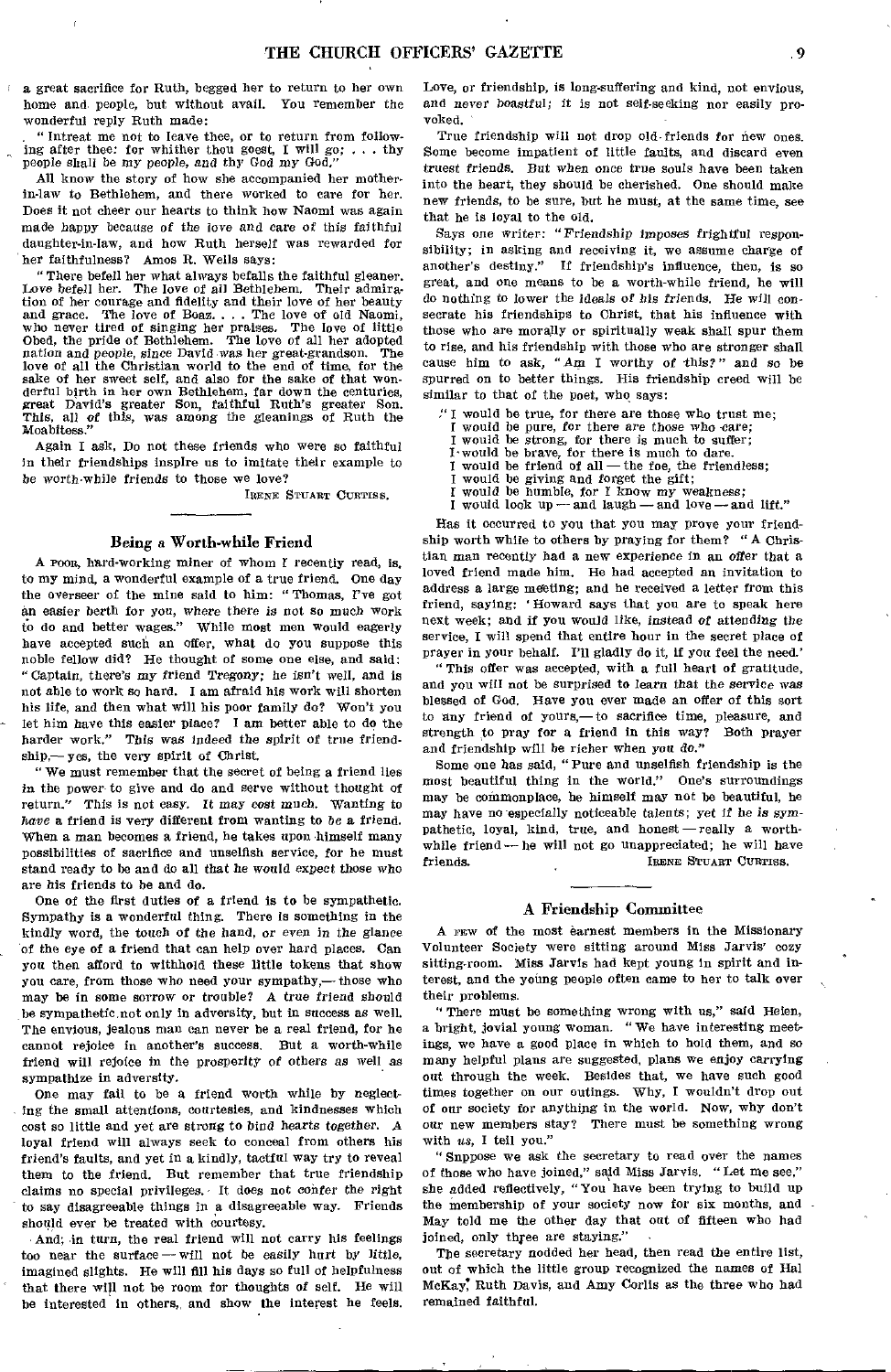" I have it," burst out Esther, breaking in on the moment Of silence which had followed May's information. "You know Hal McKay and Frank Wills became great friends, and Heien and Ruth seemed to fit in together right away; we seldom see one without the other. Then I always call for Amy. She is such a dear girl, and we have our fun doing things together."

"But we've been friendly with the others, too," protested Clinton Morris, the leader of the society. " I have always taken pains to speak to every one of them."

"Perhaps you have been friendly in an impersonal way," suggested Miss Jarvis, " but it takes more, than that to hold new members, as you can see. The three who stayed found real chums, friends who stayed friends after the meeting was over."

" Well," replied the leader somewhat reluctantly, "I shall have to admit that I felt conscience stricken when I saw Ted Arlow come to our evening program alone. He was by himself most of the evening too, and I have noticed he hasn't come since."

" I have a plan." Miss Jarvis' voice commanded instant attention. " Why not turn the whole society into a friend. ship committee, at least all tpose who will pledge themselves to give enough time to become real friends when they are called upon? Of course, the regular membership committee of the society will be a sort of chairman of this larger friendship committee. They will see to it that an official friend is appointed for every newcomer. All must be friendly, but the special friend is to call for the visitor on the way to the meetings, is to invite him to the social gatherings and outings, and see to it that he has a good time. It will also be his duty to call at the home of the stranger, and ask him to return the visit, not on some indefinite day, but perhaps on Sabbath, or some special afternoon or evening, in short, make him feel that his friendship is valued."

The members present fell in with the plan enthusiastically, as did most of the other members of the society when • it was- laid before them at the next meeting. Many young • people were invited to- the meetings, - and, finding a friend among the members, they stayed. In six months the membership of the society had doubled. There was hardly a young person in the large-church that was not regular in attendance, and there were several enthusiastic newcomers who were hearing the truth for the first time.

Is your society growing? If not, why not? *Have* you a friendship committee, one to which all belong? If not, why not organize one at once?<br>  $H, H$ .

# Worthy of Trust

THE true friend is the one with whom you can feel safe. You can tell him all that is within your heart, and not be afraid that it will be held up to the ridicule of others. There are many sad hearts in the world today because a friend has proved unworthy. Dear Juniors, are you learning day by day to be a friend worth while?

A leper met Jesus one day. Have any of you boys and girls seen a leper? They are covered with ugly sores, and sometimes a part of the foot, hand, or nose is gone. It is one of the most loathsome diseases known. What is worse even than the disease, Is the fact that lepers have to live alone for fear of giving the terrible sickness to others. No relative, however dear, dares to come in contact with them. Well, such a leper met the Master one day. He ran to him and knelt down, for he knew that Jesus could heal him and that this was his only chance. "If thou wilt, thou canst make me clean," he cried out. And Jesus, with a great love in his voice, answered, " I will; be thou clean."

But Jesus didn't want any one to know about it, for he had a great deal of work to do, and he knew that if everybody knew about it, he would be so busy that he could not accomplish the things he wished, and qo he asked this Man very earnestly not to tell what had happened. You would think that the man would be glad to keep such a secret for any one who had done so much for him, especially when Jesus asked him several times not to tell. But this man was the kind that could not keep a secret, and the Bible tells us that "he went out, and began to publish it much, and to blaze abroad the matter." Dear, tired Jesus, who wanted to do so much for others, had to stand the results of the unkindness of the man he had helped. He, could not go into the city openly any more, but was "without in desert places."

You would hardly choose that kind of man for a friend, would you? Are you a real friend?

Mother told her little girl, Mary, that perhaps they could go to the seashore for a vacation,— if something else happened. She also told her not to say anything about it, for if something didn't happen, and they didn't go, it would be much better if no one knew about it.

But Mary had a dear chum, Alice, and when they were alone one day, Alice told her that she and her mother were going to stay in the city that month. Then Mary whispered confidentially that she and her mother were going to the seashore the very next week. While she was telling the secret, she remembered that mother had toid her not to tell; but then Alice was such a dear friend, it surely wouldn't matter this once, and Alice wouldn't tell.

And Alice didn't tell any one,— except her dear mother. Mrs. Mason didn't know that it was a secret, and at the next meeting of the Correspondence Band, she announced that the reason Mrs. Harvy was not there was because she was getting ready to go on her vacation for the summer.

Now the "something" didn't happen after all, and so Mary and her mother didn't go. But for several days her friends thought she had gone, and that is why she wasn't 'invited to the outing of the Correspondence Band. Mary hadn't even been a true friend to her mother.

To keep the confidence of a friend is sometimes one of the hardest things to do, but it is also one of the noblest. Remember this, however: When you have once told a secret, it is so much easier to tell it again; and when you have refused to tell it once, it is so much easier to keep it safely all the time. I have had friends tell me others' secrets, but I don't choose to tell *them* my secrets. On the. other hand, I choose the one who sometimes says, " I know, but I can't tell; I promised not to."

If you want a friend, be, worthy of one. и. н.

# A Friend He Could Trust

A BUSINESS man intrusted an important business secret to a friend, having exacted from him a promise not to breathe it to a soul. Not long afterward these two friends were standing in a hotel lobby when a third man approached them, and in almost the exact language used by the business man to his friend, spoke of this secret.

"Well, aren't you going to ask an explanation of me?" inquired the friend after the man had gone.

"No," replied the business man, "you are my friend. He has learned of my secret some other way."

"The truth is, I did not tell that secret," said his friend, " but I could hardly blame you for thinking I had."

Impulsively their hands met in a warm, clasp, and a friendship was cemented, because each had found the other worthy of trust.— *Adapted.* 

#### Jonathan and David

BESIDES being trustworthy, a true friend forgets self in the interests of his friend. Perhaps the friendship that shows this trait most strikingly is the friendship of David and Jonathan.

Tell how Jonathan, while fitted by physical ability, by training, and by character to be king, bowed submissively to the choice of God in the selection of David. Tell how he saved David's life from his father, and how he remained true to him during the years when he was hiding in the wilderness. Tell how he put aside all thought of self and his future, and truly loved David. In short, bring out the fact that this "man of valor" was a true friend. (For additional help see the article, "Two Worth-while Friends.")

KEEP the young people busy reading. The new Reading Course books are well worth their while.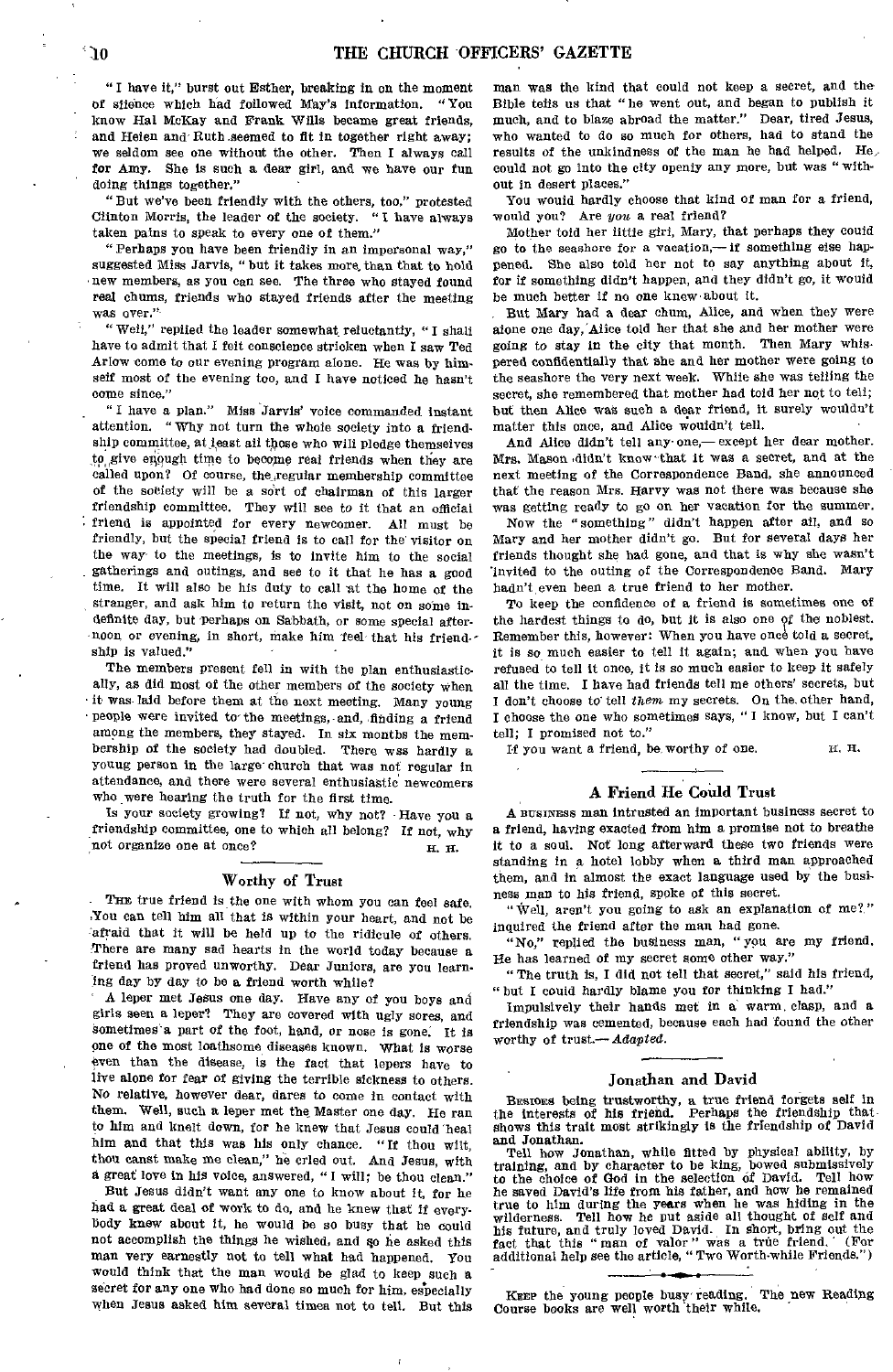# Devotional Meetings for September 11

#### *Topic: A Man Who Trusted* God.

senior

# *Helpful Thought:*

- " Ah, no! henceforth my own desire shall be, That He who knows me best shall choose for me. And so, whate'er his love sees good to send, I'll trust it's best, because he knows the end."
- 1. Opening Exercises.
- 2. Song: He Leadeth Me.<br>3. Talk: A Man Who Tru
- 3. Talk: A Man Who Trusted God.
- 4. Recitation: Him Will I Trust.
- Talk: Reasons for Trusting God.
- 
- 6. Reading: They Trusted God. 7. Roll Call: Why I Trust Him.
- 8. Close by repeating the Helpful Thought.
	- Junior
- *Helpful Thought: "Trust in the Lord, and do good;* so *shalt thou dwell in the land, and verily thou shalt be fed." Ps. 37:3.* 
	- 1. Opening Exercises.
	- Superintendent's Talk: A Man Who Trusted God.
	- 3. Recitation: " He'll Keep Us."
	- 4. Song by All: Christ in Song, No. 495.
	- 5. Talk: Another Man Who Trusted God.
	-
	-
	- 6. Recitation: Trust. 7. Story: They Trusted God. 8. Roll Call: Why I Trust Him.
	- 9. Close with *prayer.*

#### Notes to the Leaders

*Aim for* Today.— Last evening a young woman said to me: "I have come to the place where I absolutely do not worry." I knew she was having a bright Christian experience, and I thought, Would that, all our young people had *learned* this beautiful lesson of trust! The program for today is sent forth with the earnest prayer that it may help the young people in your society to learn to trust, no matter what comes.

*Opening Exercises.*—Have a short, enthusiastic song serv-<br>ice. Ask for choice songs on the subject of faith and trust. Ask for choice songs on the subject of faith and trust. The following in Christ in Song are good: Nos. 95, 495; 519, 538, 563, 613, 649, 713. For your *Scripture Lesson* read in concert Psalms 37: 1-11 or Psalms 91 or both. Have an earnest season of prayer, asking first for special requests for prayer. Do not *omit* the secretary's report, and do not let the secretary omit from his minutes the report of work done.

*Roll Call.—* The previous week the members should be asked to prepare carefully for this meeting by thinking Of one reason why they trust God. Ask them to come prepared to give this reason in a few words, in answer to the Roll Call. Timid ones who hesitate to speak should be urged to give verses of Scripture, showing reasons for trusting God. Make your Roll Call a consecration service. Can you not ask one or more to tell how they *learned* to *trust* God? How may we learn to trust him? One essential is obedience, another is acquaintance. To know him is to trust him, How perfect trust beautifies and enriches the Christian life!

#### Special Junior Note

Today, as Junior superintendent, you have an opportunity Today, as Junior supermissions, you have an experiment to help your boys and girls to appreciate the book of Job.<br>In your talk amnhasize Job's abiding trust in God. The In your talk emphasize Job's abiding trust in God. The article prepared for the Seniors should be adapted to the minds *of* those In the Junior Society. A carefully prepared talk may awaken an appreciation and love for the neglected book of Job.

## A Man Who Trusted God

" THERE was a man in the land of Uz, whose name was Job." He had seven sons and three daughters, and his great wealth won for him the title, "The rich man of the East." Notwithstanding his prosperity, Job lived humbly before the Lord, and continually offered sacrifices to God in behalf of his children.

Satan was permitted to try Job's *filth* in God,by *causing*  him to be despoiled of his possessions, and then to be bereaved of his family; but Job's faith triumphed over all these calamities. Even in his great sorrow, Job expressed his submission and his complete confidence in God In the words:

"The Lord gave, and the Lord hath taken away; blessed be the name of the Lord." " In all this Job sinned not, nor charged God foolishly." Job 1: 21, 22.

When this means of trapping Job failed, Satan was permitted to cause him much suffering in body. "So went Satan forth from the presence of the Lord, and smote Job with sore boils from the sole of his foot unto his crown." Job 2: 7. In this loathsome condition, Job sought shelter from the burning sun and refuge from his taunting neighbors on the ash heap *just outside the city,* where the many white skulls and dry bones testified that he was not the first hopeless sufferer who had come to this lonely spot to spend his last hours.

Even Job's wife did not understand and could not wisely sympathize with him. In her deep pity for him, she rashly advised him to curse God and die.

After sitting for some time on the desolate ash mound, Job lifted *up his weary* eyes and saw Eliphaz, Bildad, and Zophar coming. Eagerly the misjudged man awaited the arrival of his three friends. At last some one was coming who could sympathize, some one who would speak words of consolation!

The friends hardly recognized Job. Could this repulsive, distorted figure be the noble prince of the East? Their astonishment and pity were so great that for seven weary *days* they silently viewed the emaciated form of their afflicted friend. Then Eliphaz broke the silence, voicing the sentiments of Bildad and Zophar. In a delicate way he sought to show Job how tradition as well as actual experience had\*proved that all suffering, general and specific, is the direct judgment upon some particular sin. He said:

"According as I have seen, they that plow iniquity,

And sow trouble, reap the same." Job 4: 8, R. V. And each of the friends *affirmed* what Eliphaz had said.

But Job was strong in affirmations of his integrity. As he met the argument of the three " comforters " by saying that he was innocent before God, they were greatly agitated by what they termed his stubborn self-righteousness, and proceeded unjustly to accuse him of particular and definite sins, thus condemning him who in God's sight was "perfect and upright."

"One *writer says:* 

"In his great trial Job certainly shows some self-righteousnest, and much temper, and no little irreverence toward God; and for these *things* God reproves him as well as his friends. Yet, because Job steadily struggled toward perfection, God called him a perfect and upright man.'

While Job's suffering was increased by the unjust *accusations* of his friends, and he was led to wonder why God dealt with him so harshly, yet his trust in God never faltered. Finally, he decided that it was not God but the adversary who had torn him in his wrath, and set him up for his mark. He found comfort in the thought that perhaps God was permitting him to be thus tortured that righteous sufferers of later-generations might be encouraged by the story *of* his affliction. It was this suffering, together with his great perplexity as to its cause, which so clearly demonstrated Job's love for God and his trust in him. He said: " When he hath tried me, I shall come forth as gold."

Though his faith in God did not falter, still his heart longed for human sympathy, and in his deep grief he exclaimed:

"Have pity upon me, have pity upon me, 0 ye my *friends:*  For the hand of God hath touched me." Job 19: 21, R. V.

Then it seems the thought burst upon him that sometime in God's own pleasure, be would be justified. It might not be in this life, but it would certainly come. This thought evidently brought him consolation, for with the statement, "I know that my Redeemer liveth, and that he shall stand at the latter day upon the earth: and though after my *skin worms destroy* this body, yet in my flesh shall I see God" (Job 19: 25, 26), Job reached a foundation from which nothing could afterward move him.

As a storm causes the young oak to send its roots deeper and still deeper into the solid earth; as each tempest aids in maturing the comparatively strong tree into the immovable giant of the forest; so the rough winds of affliction developed and strengthened Job's character until he could say: " Though He *slay* me, yet will I trust in him." " Both not he see my ways, and count all my steps?' 31: 4.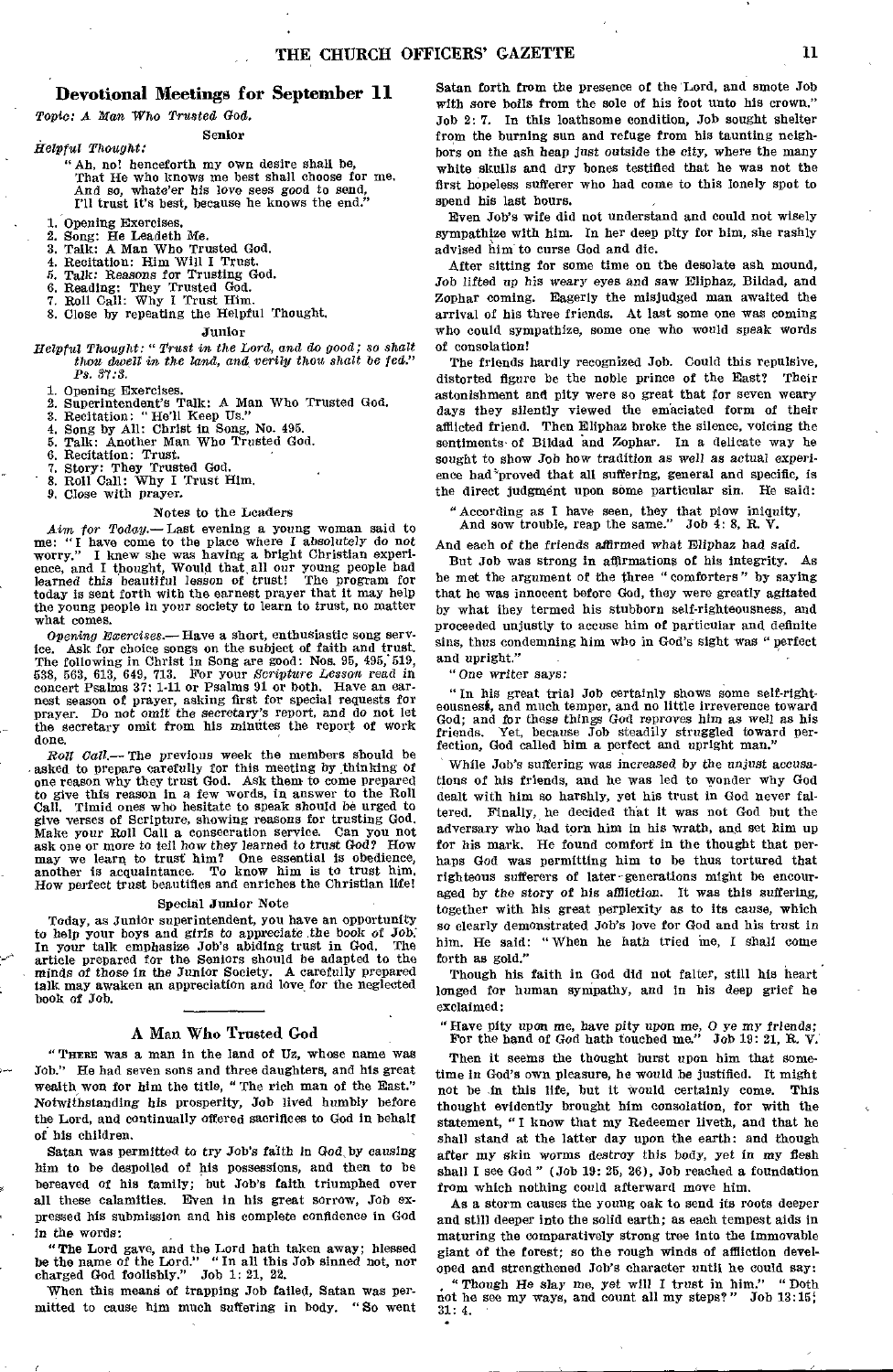When Job's three friends found they were unable to convince him of unrighteousness, they relapsed into silence, and then Elihu, who until this time had been a silent listener, took up the argument on a different basis. Instead of regarding the afflictions of men as a punishment for sin, he declared that they are often sent as a means of strengthening and purifying the children of God. They are not the expression of an angry and implacable God, but the chastening of a loving father. Job accepted this view.

Then Jehovah spoke and showed to Job that man knows far too little for him to attempt fully to explain the mysteries of God's rule. He " does not tell Job of Satan's slander, which Job as God's champion is to refute. He makes no reference to the great question of human suffering and divine justice, which Job and his friends have been so earnestly debating." No, God did not explain all these things to Job. But he called upon Job to contemplate the mighty Power of God, and Job humbled himself before the Lord, saying: "Behold, I am vile; what shall I answer thee?" "I abhor myself, and repent in dust and ashes."

As God enumerated his wonderful works, Job was convinced and satisfied that God is just notwithstanding all appearances to the contrary, and that he does all things well. As he viewed the wonderful picture that God set before him, he learned the important lesson that "man cannot judge him, but can only wait upon him with becoming humility; for the mind of man is so far below the mind of God that his only wisdom is to recognize that his times are in God's hand, and to bow before him as his Maker and ultimate Vindicator in reverent and adoring awe."

Then the Lord said to Eliphaz:

"My wrath is kindled against thee, and against thy two friends: for ye have not spoken of me the thing that is right, as my servant Job hath. Therefore take unto you now seven bullocks and seven rams, and go to my servant Job, and offer up for yourselves a burnt offering; and my servant Job shall pray for you: for him will I accept: lest I deal with you after your folly." Job 42: 7, 8. " The Lord turned the captivity of Job, when he prayed

for his friends: also the Lord gave Job twice as much as he had before." Verse 10.— *Adapted.* 

#### Him Will I Trust

HIM will I trust with all my cares, In trouble lift to Him my prayers; When sorrows come and fears prolong, His praise shall animate my song.

His ways are right, his deeds are kind, His peace can soothe the troubled mind; And though he slay me, I will trust— His acts are merciful and Just.

Without him, naught can give me rest; With him, I am in all things blest He frowns, and pleasure turns to tears; He smiles, and joy consumes my fears.

My all in earth, his love I bless; In him I all things do possess; *My* portion, none I want beside, For in him I am satisfied.

—W. *F. McCauley.* 

#### Reasons for Trusting God

THE best kind of life preserver that we as young people can have today is an implicit trust in God. These are testing and trying times. Everywhere hearts are sick and sad; on all sides are uncertainty, suffering, distress, and fear of coming events. There is great perplexity on every hand because of the shortage of food products and the consequent high cost of living. And in addition to these other things, we all have our own peculiar trials.

We cannot always understand why things are as they are. Sometimes the thing that befalls us or our friends, outrages our sense of right. It seems to us unjust that one we love should suffer so,—that good old mother, or that noble Christian brother. We do not understand it. No one understands it. But we can still trust in God, and some day we shall understand as we do not and can not now, that God is love, and all his ways are loving, too. Perhaps a little story will illustrate this point:

In the Indian Mutiny the only safety for the English was to escape to some place of refuge beyond the reach of the native men who had arisen against the authority of Queen Victoria. A little child, three years of age, belonging to one of the officers of the queen, had been left in charge of her Indian nurse while her father and mother were away from home. In the same town were other English officers, and one of these, when danger came and all must flee for safety, at once thought of the absent comrade's child. Without delay he galloped to her home, and rushing into the room where the child was at play, seized her and hurried back to his horse.

By this time the street was filled with men who tried to stop his horse and to kill both him and the child, But the heroic man rode on, fighting every inch of the way, and holding the child fast on the horse's neck. She gave him much trouble. She kicked, and struggled, and shrieked, and again and again she almost wriggled herself out of his arm. But in spite of her struggles and screams, with one arm clinging firmly to her and with the other cutting his way through the opposing men, the brave soldier, after a long, hard ride, delivered her safe into her mother's arms.

But even there the child could not be persuaded to thank her deliverer. She shrank from him in genuine dislike. "Friend! How could he be a friend?" thought the simple little one. He had stolen her from her nurse, spoiled her play, crushed her with his hard arms as he forcibly held her on the horse's neck, as no friend, she was sure, would ever think of doing. Kiss and thank him! She wouldn't do any such thing.

Such was the child's view, She had no faith in any one who could hurt her so. But though the child could not see, you can see, can you not, that the captain was her friend? And when she was older, you know that she, also, saw this, and thanked him for all the foolish tears and all the *needful* pain he had caused her.

Let us remember that God is our friend. Though sometimes he permits sorrow and trial to come to us, of this we may be sure—lie *never causes us a needless pain.* So let us trust him. Some day, when we fully understand, we shall be glad that God did just what he did:

"Those very ways of his which brought us sorrow,

Our grateful hearts shall rank as his most golden deeds." " It was by trusting God in spite of his perplexity that Job resisted the great temptation that came to him; and we may do the same. He acquiesced in his ignorance. He came into faith, which is willingness to walk with God in the dark. He found no solution of the problem of suffering no solution to the mind; but did *he* not find a satisfying solution to the heart?"

In God's word are many promises to those who trust him. The psalmist declares that the Lord has never forsaken them that seek him. He will protect those who trust him, from "the pride of man" and from "the strife of tongues." He will build a fence of mercy around them, "keep them alive in famine," be their "help" and "shield" at all times, and strengthen their hearts for whatever may come.

David knew what it was to be hunted like a wild animal in the wilderness; but he tells us that he learned to trust God so fully that he did not fear what men might do to him. It is easy to trust, or to think that we trust, when no dangers are seen and things go along smoothly and pleasantly. Such times do not test our faith. But the psalmist's trust was great enough to get under the heart's deepest sorrow, and wide enough to cover all the varied experiences of life. When he could see nothing but trouble and danger ahead and there seemed no possible way of escape, he still could lift up a quiet, trustful heart to God and thank him for the deliverance not yet seen.

As one result of trusting God, David said: "I shall not slide." Trusting God brought him security. God always keeps his trusting children from sliding. Those who trust him implicitly never slide into habits of wrong-doing, and that really is the greatest danger. Those who live close enough to him to trust him fully do not form the habit of fretting over things that annoy, or worrying over approach-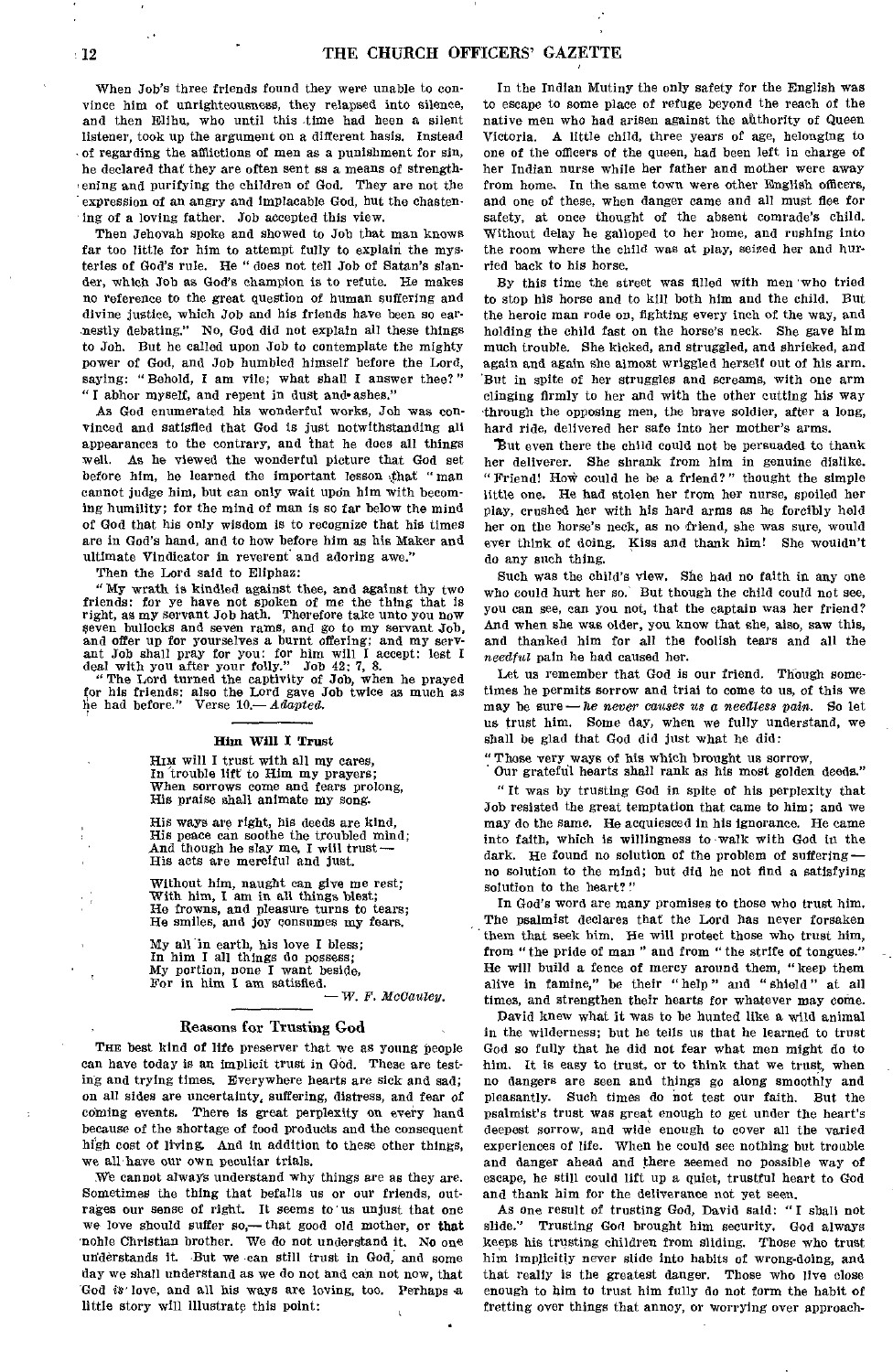ing dangers, or of envying those who seem more fortunate; for they believe that their God whom they trust will mete out to them those things that are best for them.

With our hand in God's you and I may have this experience. He is wise enough to deal with all our perplexities — from the little ones that annoy to the large ones that crush. He loves us enough to shield us from all harm and to work out all things for our highest good. He does not permit hard and unpleasant things to come to us in order to worry' us; they are the material we need for building strong, kind, heroic characters. Life is a school in which we are to develop heroism. It requires no heroism to be calm and patient when nothing tries us; to be courageous and trustful when no dangers are seen; to be cheerful and optimistic when nothing tends to depress us. But each of us must learn to trust God and *to* deal heroically with the trials that are peculiar to each of us. We need that genuine trust that keeps on trusting,— that does *not* set any limit or bound on God, but leaves him absolutely free to do the best thing, even if it seems like the worst *thing, and*  accepts what looks like the worst as being the very best. There lies the victory. And he who learns to live day by day this serene, patient, trustful, cheerful life is " greater than he that taketh a city."

It may be well for us to remember, also, that while we need to learn to trust God that our hearts may enjoy his peace in life's perplexities, there is still another reason— a nobler reason — for our learning to trust God. That reason is: "That I *may* declare all thy works." God cannot trust those to do his biddings who do 'not trust him. They cripple their own lives and *limit* their usefulness in his service. The doubting heart casts a shadow over the life and paralyzes the hand that is stretched *out* to save others. Every Missionary Volunteer who would "declare" all God's works and be an efficient worker in the Master's vineyard, must learn well the lesson of trust. He must know that-

> " There is never a day so dreary But God can make it bright; Unto the soul *that* trusts him He giveth songs in the night. There is never a night so dark But God will show the way, If we seek his Spirit's guidance And patiently watch and pray." IRENE STUART CURTISS.

#### Another Man Who Trusted God

[The Junior giving this talk should tell how Elisha and his servant were delivered, showing how God honors faith. The story is found in  $2$  Kings 6: 8.28. He should also give some reasons for our trusting God. Helps for t

THERE was a very important person at Dothan, at least the king of Syria considered that he was, for he sent a great army to take this one man. The man was alone, too, except for one servant,— that is, he was alone so far as could be seen by human eyes, and that was as far as the servant could see until Elisha prayed for him. Then suddenly he saw a great army of flaming horses and chariots. After that his fear vanished, for he knew that Elisha was right<br>when he said, "They that be with us are more than they<br>that be with them." This is the way Elisha taught his<br>servant to trust God.<br>H. H.

#### • Trust

A NEST of robins, that is all, Aswaying in the breeze;

But sweet the lesson that they *bring*  To one beneath the trees.

How trustingly they Snuggle down Within their nest so warm, And go to sleep without a' fear, In sunshine and in storm.

When they awake, they open wide Their little mouths for food, Expecting fully that they'll soon Be filled with something good.

And they're not disappointed, though They are so weak and small; For there is One who hears their cry, And satisfies them all.

*—Seteeted:* 

#### " He'll Keep Us "

Two little lads went out one day In Afric's sunny land so fair, And from their home strayed far away, While friends were searching everywhere, Filled with anxiety and pain Lest they should find them not again.

Ere darkness quite had veiled the day, Two little figures were espied Dragging a tiny cart, where lay The Holy Bible, opened wide. Friends clasped them in their arms once more, Weary and tired, sad and footsore.

" But, children dear, how did you dare To wander and so far to roam? You know the Kafirs might be there,

' And take, you far away from home." "We thought *of* that," said one small lad, And don't you see just what we had?

" We took the Bible, don't you see? We thought, if Kafir, beast, or bird Should meet us, we quite safe would be Because we had God's holy word; For he has said that *if* we trust, He'll keep us, and we're sure he must." *— Selected.* 

## They Trusted God

[The following beautiful and touching incident, illustrative of how God answers prayer, was told by the son of the Christian lady who sent the basket.]

ONE winter morning a Christian woman, who had often distributed to the necessity of the saints, sat alone in her room,where advanced age and the beginning of what proved to be her last illness confined her.

*Roused from* her meditation by the 'entrance of her daughter, she said: "My dear, old Mr. and Mrs. W- $\leftarrow$  have been on my mind all *night. I* hear that they were not at church on Sabbath. I know that they are poor; they may be sick and in want. I *wish* you would take a basket, and go to the city and buy a good supply of provisions, and take it to them."

Here she gave the address, and as her daughter was leay. ing the room, she said, handing her a thick flannel *skirt:*  "Perhaps you would do well to take this too; the weather is cold, and Mrs. W-- may need it."

The young lady went. The provisions were bought, and at the head of the third flight of stairs in the tenement house to which she had been directed, she stopped. Through the door she heard Mr. W——'s voice asking a blessing upon  $\rightarrow$ 's voice asking a blessing upon the food before him.

At the conclusion of the grace, and smiling at what she believed to be her mother's unnecessary anxiety, she knocked and entered. Sure enough, there they were at dinner, the wife at the *foot of* the table, waiting to be helped, the husband at the head, carving—one large apple, all the food they had!

With tears in her eyes, the visitor drew forth her kindly stores, and while a comfortable meal was *being* prepared, she listened to their grateful thanks, and heard from uncomplaining lips their pitiful story, of how they had fallen sick and had not been able to work, and so had been left destitute; how they had poured forth to God all their troubles; and how they believed that he would send some one to them.

When dinner was ready, and the visitor was about to leave, Mrs. W- accompanied her to the door, and with an expectant look, said: "My dear, did you bring the *flannel* skirt?"

In the excitement of her entrance the young lady had quite *forgotten* the skirt that lay in the bottom of the basket. Astonished at the question, she said: " Yes, I brought you a *skirt;* but why do you think so?"

"Because, dear," said the old saint, "when I told the Lord there was only one apple left, I told him I needed a warm flannel skirt, and I was only wondering whether, you had it, or whether he would *send* it by some one else,"-

"WITH all thy heart, with all thy soul, and with all thy mind." This must be the spirit of every leader of children.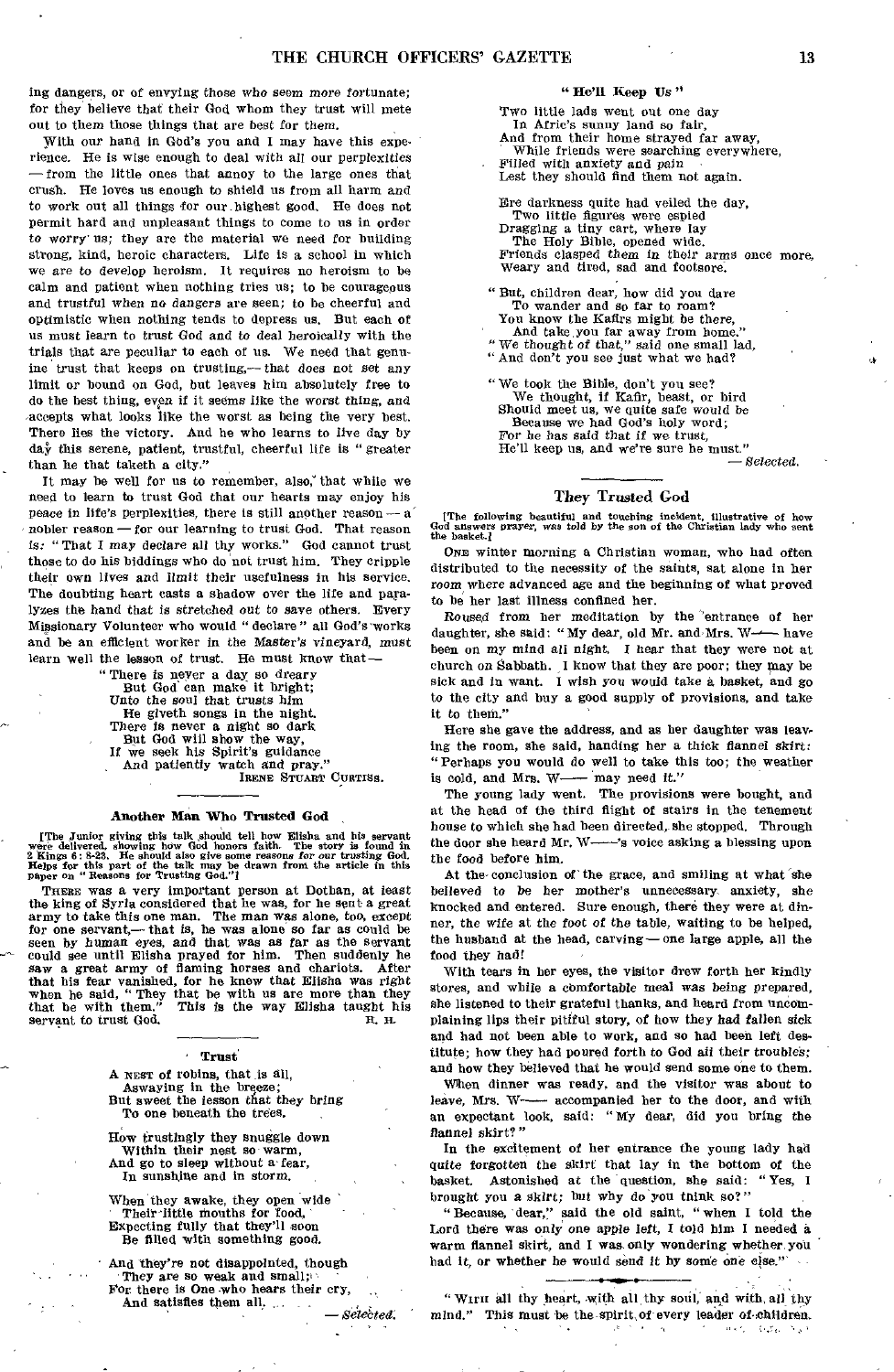# Devotional Meetings for September 18

*Subject: Christian Stewardship,* 

*Helpful Thought: "Will* a *man rob God?" Mal. 3:8.*  Senior

- 1. Song and Prayer, •
- 2. Bible Reading: Stewardship for Christ.
- 3. Secretary's Report, including Report of Work. 4. Talk: The Missionary Volunteer's Tithe.
- 
- 5. Talk: The Missionary Volunteer's Offerings.
- 6. Talk: Faithful Stewardship. 7. Symposium: The Blessing of Stewardship.
- 8. Repeat the Pledge in concert for closing.
	- - Junior
- 1. Song Service and Sentence Prayers.
- 
- 2. Dialogue: Tithing. 3. Secretary's Report, including Report of Work.
- 4. Talk by the Superintendent; Juniors as Stewards.
- 
- 5. Talk: How to Give. 6. Talk: Small Change.<br>7. Consecration Service
- Consecration Service.

8. Repeat the Pledge in concert for closing.

#### Notes to the Leaders

Aim *foe' Today.—* Our aim for today is to see more clearly than ever before that stewardship is both a duty and a privilege. By making us stewards, the Father has given us a rare opportunity for helping to finish God's work in this world. Do we sense the privilege? As we study the lesson today, let us pray that we may all get a vision that will make us faithful stewards for the Master. All t call ours is really God's, and we pay him a tithe to show that we recognize his ownership. We bring in offerings to show our love for him and our desire to help advance the work.

#### Special Senior Note

For helps in preparing the *Bible Reading* on "Steward-<br>ship for Christ," see "Senior Standard of Attainment Manual," page 46. For help for talks on "The Missionary Volun-<br>teer's Tithe " and "The Missionary Volunteer's Off The young people giving these talks should decide what parts of the chapter, aside from their respective sections, each will draw on for additional help. "Testimonies for the Church," Volume IX, pages 245-256, contains excellent help for this talk on "Faithful Stewardship." The person prefor this talk on "Faithful Stewardship." The person pre-paring this talk would do well to find other good sections on this subject in the Testimonies. The article in this paper, this subject in the Testimonies. The article in this paper, " Small Change," may help in illustrating his talk. Make the *Symposium* on "The Blessings of Stewardship" a consecration service. The week before ask each Missionary Volunteer to bring to the meeting one thought on this sub- $\det$  - a Bible verse, a quotation, a poem, or an experience.<br>Ask some one to introduce the Symposium with a three-<br>minute talk on the subject. Helps for this talk will be<br>found in the book, "Stewardship and Missions," in Sabbath School Teachers' Training Course. The Testimonies also contain much on this subject. '

> The loyal Missionary Volunteer pays an honest tithe

#### Juniors as Stewards

Mosr of the boys and girls know Elder Spicer. He visits so Many, camp-meetings, and tells us how fast the work is progressing in foreign lands. One time he was in a foreign land alone, a stranger, and unable to understand or to speak the language of those about him. He had in his pocket a ticket for Basle, Switzerland, and at the right time a train marked Basle pulled into the station. Elder Spicer got into the car, and made himself comfortable for the trip. Night came on; station after station was passed. People got on and off; at times the car was almost empty. Strange voices and off; at times the car was almost empty. and words filled the train; strange scenes passed outside. As the night wore on, he was tempted to wonder if he were really on the right car. Then he would stick his head out of the window, and see "Basle" written on the outeide; sometimes he would even stretch his hand out and feel it. In the morning he reached his destination safely

We are all on a train bound for the kingdom. There are signs at every turn, big ones we may feel. The Great War was. only one of them. Another WaS proclaimed by Jesus in these words: "This gospel of the kingdom shall be preached in all the world for a witness unto all nations; and then shall the end come."

Right here comes in the work of the Junior. That sign must be displayed clearer and clearer as the train nears its destination, for it may help to keep some one in the right car, and save him for all eternity.<sup>It</sup>God has asked the boys

and girls to help. He has intrusted means to every Junior. If it isn't money, perhaps it is time or strength. But what-ever it is, he has asked us to use at least a part of it to help spread the gospel. The boys and girls can actually help the engine of that train along by their efforts. What

a privilege! After all, we do not really own the things we call ours. No one can own a flower, even if he has planted it and cared for it ever so tenderly. The perfume floats out on the air, and all can breathe it. So it is with God's things. Boys and girls, you, your money, your time, your heart, belong to God. God gave you life and then redeemed you from sin. Satan claims you. When you give a tenth back to God, you are simply showing Satan that he is wrong, and acknowledging that God is "possessor of heaven and earth," as did Abraham. You are but doing as a beautiful flower does,  $H, H, H$ 

#### How to Give

ONE day a little girl came to her father with a dime, which she had just received as her allowance.

"Please change it into pennies for me," she requested. " What for?" asked her father.

" Why, to pay my tithe," she answered. " Will you take care of it for me?"

"Certainly," he replied, then looked down in surprise as she put two pennies into his hand from the number he had given her. "But I thought you were going to put aside one tenth of everything you received for tithe. That would be only one penny, and you have given me two."

"Yes, I know," answered the child. "But you see, one penny is what I ought to give, and the other penny is what I *want* to give."

Was not that an illustration of the real spirit of giving? The little girl wanted to give something that proved her willingness to give. She was giving one tenth of what she had because she thought she ought to, but the other tenth was a freewill offering.

Not very long ago an old man had charge of some cattle on a ranch. He was very fond of animals, and took the best care he could of them, tending them when' they were ill, and feeding them as well as possible. By and by the owner came to see the cattle, and said, "What is the matter with my cows? They are all so thin, and none of the other animals are as fat as they should be."

The caretaker answered; "That is not my fault. I have done my best, but you have paid no attention when I have told you the fodder was getting low, and the food was of poor quality. I have looked after your cattle better than you would have done yourself. They are thin because they haven't had enough to eat."

The owner himself was at fault because his cattle were thin and unhealthy, but he tried to put the blame on the caretaker, who was his steward. A person who has charge of property that belongs to some one else is a steward, you' know, and so we are all stewards — young and old, rich and poor — because we have charge of the property of our heavenly Father. Nothing that we have is really ours, and some day we must give an account of our stewardship,

The caretaker on the ranch was a faithful steward, but he could not keep the cattie in good condition because the owner did not give him the proper materials to work with. We who are the Lord's stewards have no' such excuse if we fail in our trust, because the Lord has given us everything that we need in order to care for ourselves and for his other children.

Some of us are stewards of a great deal of property, and some of only a little, but we are all expected to be faithful. We have a right, of course, to keep enough for ourselves to live on, provided we are giving as much as possible to others. But we must think very hard to see whether we are really giving to others as much as we should give. We really giving to others as much as we should give. cannot all give the same amount, but we can all give the right proportion of what we have.

In the last few years people have come to use the word " system " a great deal. If you listen to older people talking, you may hear some one say of a business firm: "Yes, they failed because they ran their business without *system*." That means that they did things in a helter-skelter way.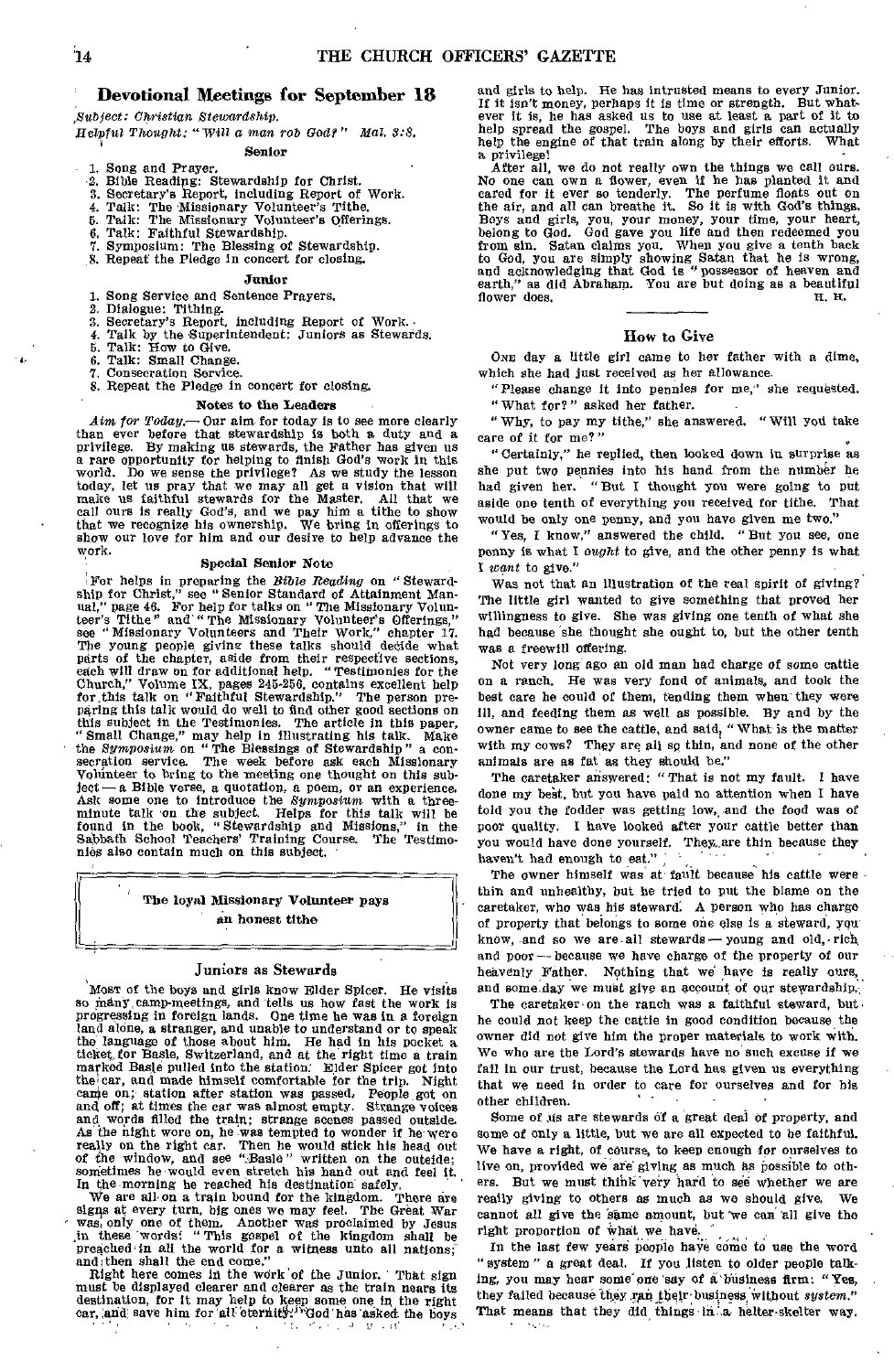The church today is run on a systematic plan, and so it is accomplishing a great deal. Plans can be made for years ahead, because people have promised to give their money regularly.

Perhaps it may seem unimportant for one person to promise to give the church a dollar a week, *for instance;* but if five hundred people made that promise, or a thousand people, or a hundred thousand, think how much it would amount to!

The best way to give to the church is to give systematically. That is a long word, but it is a good one. It means to give regularly, and to *think 'about* your gibing, so you will know you are giviug what you ought to give.

et Unsystematic *giving* is like sewing without knotting the thread. It doesn't accomplish very much, because the thread pulls *through;* and unsystematic giving doesn't accomplish much because it cannot be depended dn.— *Helen Mins/tall Young.* 

# Small Change

"AUNTIE, I don't want to read this next chapter; I'm tired of it!" There was a mischievous assumption of naughtiness on Madge's face as she turned toward the bed; but Aunt Hester's ear was quick enough to catch' the undertone of earnestness in the young voice.

What chapter is it?" she inquired tranquilly.

"The parable of the talents. I'm sick of the way people hold up that one-talent man as a horrible example, and inti-. mate that most of us are like him. You know, auntie, that lots of us common, ordinary folks haven't so much as one respectable whole talent—call it capacity, ability, cleverness, opportunity, or what you will; just a few *assorted*  scraps and bits of half a dozen or more different sorts!" she laughed..

" Did it ever occur to you that the one-talent man might have had his: treasure given him *in small change?"* 

"In small change? Why,  $a$ untie!"

"Yes. I had thought of his talent as one fine big bar of gold or silver, as you probably do, till one day when I read - a reference to shekels and *half* shekels as fractional parts of a talent. Then I said to myself, "What'lf that man of the parable had his talent given to him in small changesome shekels and half shekels, with perhaps a mina or two, and the rest a handful of denarii!'

" The idea took hold of me till it seemed as if I could see that foolish *one-talent* fellow gathering up his portion in the napkin, rather disdainfully, you know, and mattering, 'Just a lot of *small* change!' as he tucked it away. in that hole in the ground without so much as stopping to count it.

"I suppose I was judging him by, myself," laughed the old lady. " I never have had sufficient respect for the' pennies *and* nickels. Often I've looked into my purse and said, ' Only a little, change left,' when counting showed that it amounted to three or four dollars."

" Small.change is so easily frittered away," interpolated Madge ruefully. "I try to keep every bill just as long as possible, because once the bill is broken, my money fairly, meltsl"

ens!<br>Aunt Hester nodded. "You've read of what our fellow citizens spend yearly on chewing gum, for instance. Probably more money is wasted by the five-and-ten-cent route than in any other 'Way —unless it's by pennies. I fancy that all of us have in our possession more than one coinwhose value we shall never suspect till it has been put at interest for God," she finished softly.

"At interest for God '— that's stewardship;" satd Madge' slowly, "You make me feel as if I must at least attempt an inventory, auntie!"—*Mary <i>S. Stover.* 

# Tithing <sup>1</sup>

لا بولستها

#### [To be given by two Juniors]

*Question.—* How did Abraham show that he considered" his great riches were a 'gift tron'God?

Answer.-- When Lot was taken prisoner by heathen kings, Abraham gathered together his fighting men and overteok

the enemy. He overcame them completely, released Lot, and returned with much spoil. His first act was to give to Melchizedek a tenth of all he had. [Read Gen. 14: 20.] He refused to take home any of the spoil, for he wished to prove to those about him that God gave him all his wealth.

*Ques,—* How do we know his grandson recognized God as possessor of all?

*Ans.—When* Jacob had to flee from home because of Esau, God came to him in a dream, and again promised him the land of his fathers for an inheritance. Jacob's heart overflowed with gratitude, and in acknowledgement of God's goodness, he promised to pay him a tenth. [Read Gen. 28: 20-22.]

*Ques.—* What did Jesus teach about tithing? t

Ans.—As Jesus looked about and saw how unkind 'and how unjust the Pharisees were, he said: [Read Luke 11: 42.] Thus he tried to teach his disciples that while giving the tithe is very important, it cannot take the place of a loving heart.

*Ques.—* What other lesson did Jesus teach on giving?

*Arts.—* He called attention to the widow's sacrifice, *for* he wished to show his disciples that not the amount, but the spirit of the giver is regarded by the Father. [Read Mark 12: 41-44.]

Ques.— What does God call one who refuses to *pay tithe? Ans.—* [Read Mal. 3: 8.]

*Ques.—* What promise does be make to those who give to him an honest tenth?

*Ans.—* [Read *Mal.* 3: 10.]

# Devotional Meetings for September 25 Senior and Junior

 $Subject:$  *Missions Survey.* 

*Helpful Thought: "Go work* today in *my vineyard." Matt 21:28.* 

#### General Note

We have reached the close of another quarter. That eans another Foreign Missions meeting. We trust your means another Foreign Missions meeting. Missions Survey committee was appointed as suggested in the *June GAZETTE,* and that this committee has prepared excellent program for today. This committee will find ' excellent material for this program in the books on missions in the Reading Courses. Feeling sure *every ambitious*  society will have a live Missions Survey committee, we *think it unnecessary* to provide any helps here. However, if you have not found a good mission story, you may desire to make use of the one about "Drizzly Day" which will appear in the *Instructor* of September 11 or 18.

During your opening exercises, make the air ring with stirring missionary songs.

*Aim for Today.—* Aim today to renew your consecration for service at home or abroad. The command is, "Go work today in my vineyard." The response of every Missionary Volunteer should be: "Here am I; send me." How many in your society today will say, "Anywhere, any time, anything for the Master I serve and the people who need my help "? Will not the persons responsible for the program today wrestle with God for power to awaken in every heart an interest in missions commensurate with the importanceof this soul-winning work? Such an interest would burn all selfishness out of the heart, and fill the days with loving service for others. It will keep some busy around the hearthstone at home while'speeding others on to the uttermost parts of the earth. But all will be busy, busy, busy in prayerful, soul-winning work until the Master says: ". It  $\cdot$ is finished."

> THE vineyard of the Lord is wide; The angels will with you abide; Some, little corner you may fill; Go forth and do thy Master's will:<br>Go work today."

Our next Missions Survey comes *in* December. The entire hour on that day will not be given to foreign missions; but appoint a Missions Survey committee today-to give about a twenty- or thirty-minute program on December 25, on the progress of Foreign Mission work during 1920.-

Missionary Volunteer *submerges his*  all in-the Master's business